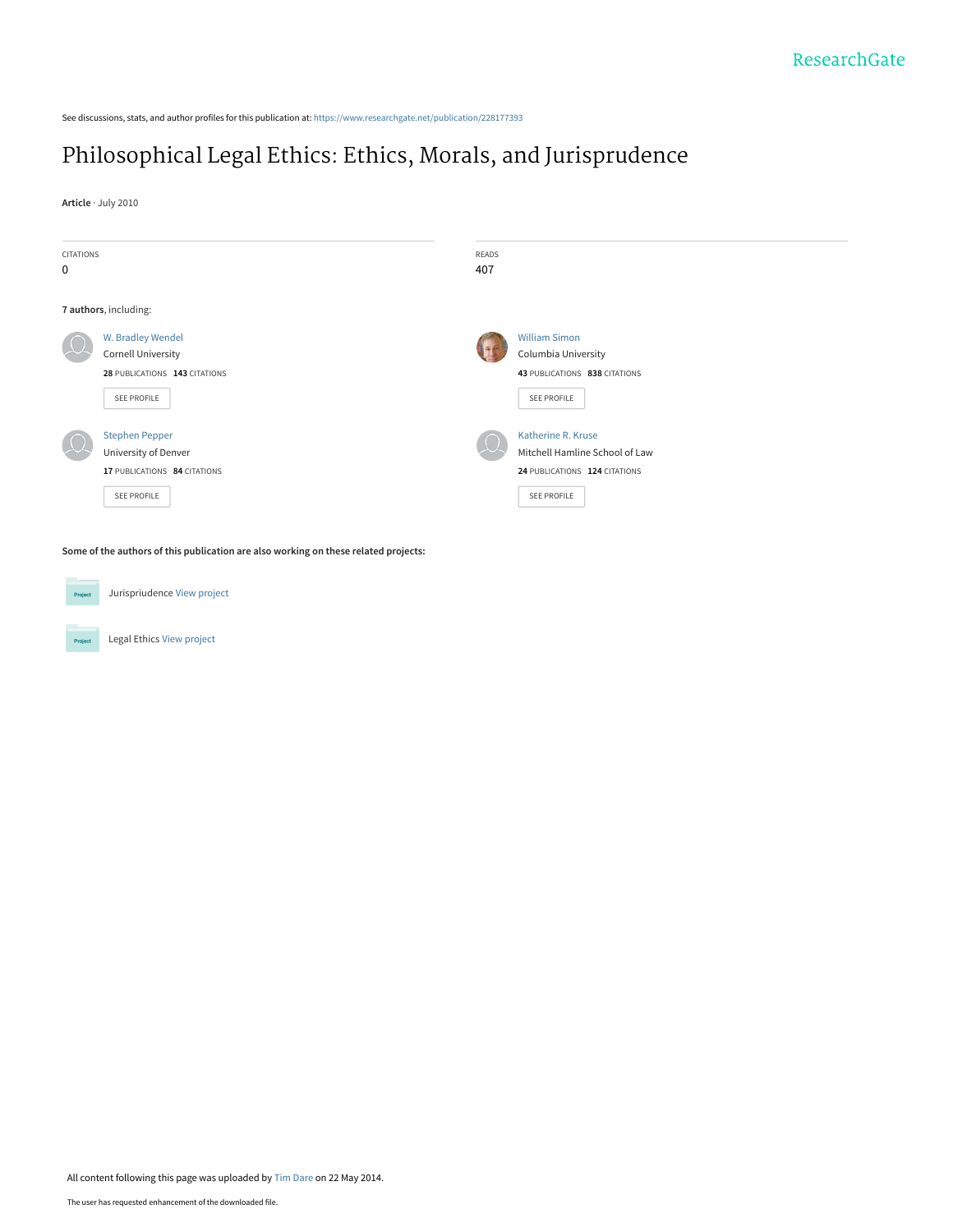# **YALE LAW SCHOOL**



**Research Paper #212** 

Philosophical Legal Ethics: Ethics, Morals, and Jurisprudence

by

Alice Woolley

This paper can be downloaded without charge from the Social Science Research Network Paper Collection at: http://papers.ssrn.com/abstract#1646558

Electronic copy available at: http://ssrn.com/abstract=1646558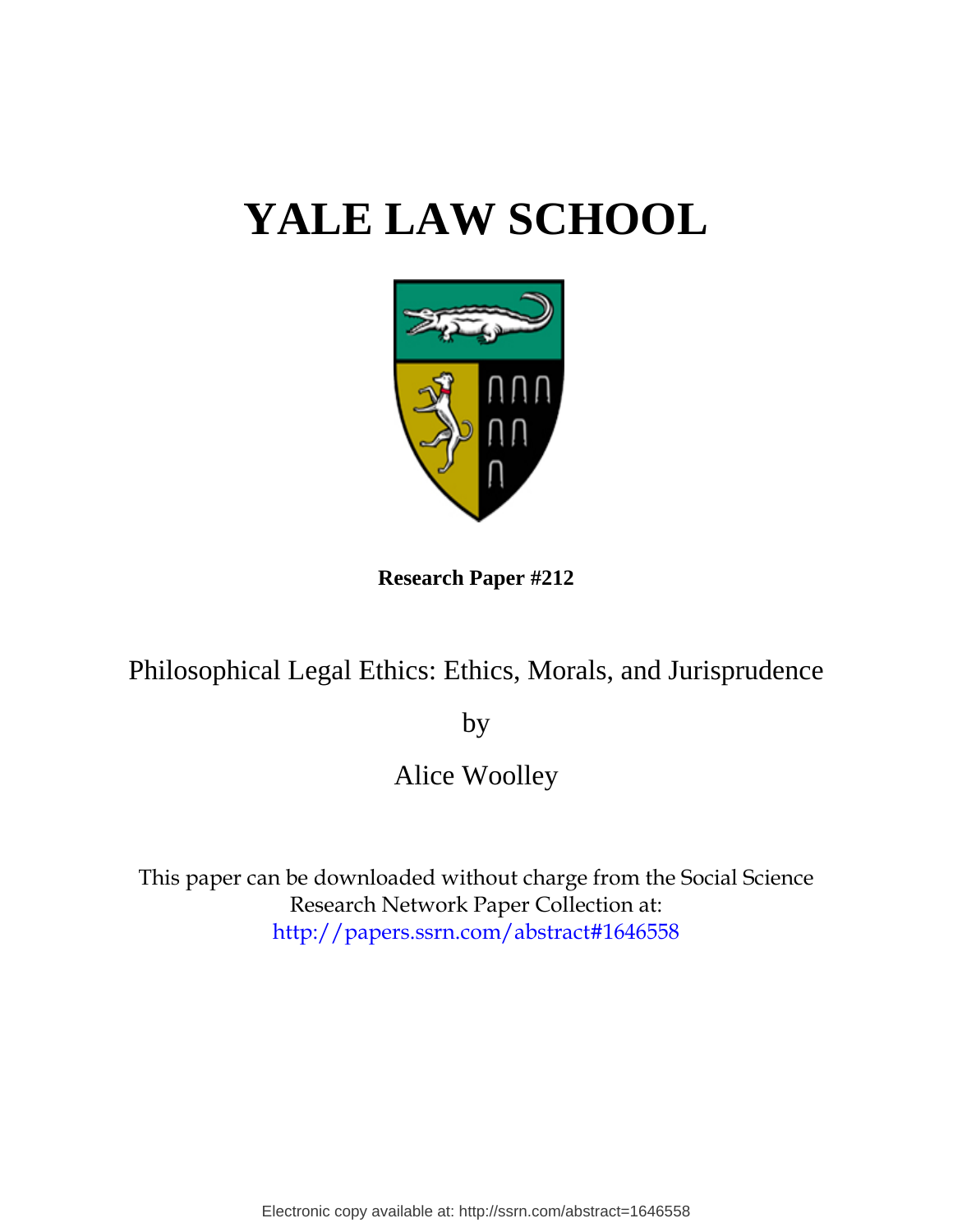UNLV William S. Boyd School of Law Legal Studies Research Paper Series Paper No. 10-21

 $\sim$ and $\sim$ 

Stanford University Law School Public Law & Legal Theory Research Paper Series Paper No. 1646558

# **Philosophical Legal Ethics: Ethics, Morals, and Jurisprudence**

University of Calgary Cornell Law School

Alice Woolley **W. Bradley Wendel** 

W. Bradley Wendel William H. Simon Cornell Law School Stanford Law School; Columbia Law School

Stephen Pepper **Daniel Markovits** University of Denver, College of Law Yale University Law School

Katherine R. Kruse Tim Dare William S. Boyd School of Law, UNLV University of Auckland

This paper can be downloaded without charge from the Social Science Research Network Electronic Paper Collection http://ssrn.com/abstract=1646558

Electronic copy available at: http://ssrn.com/abstract=1646558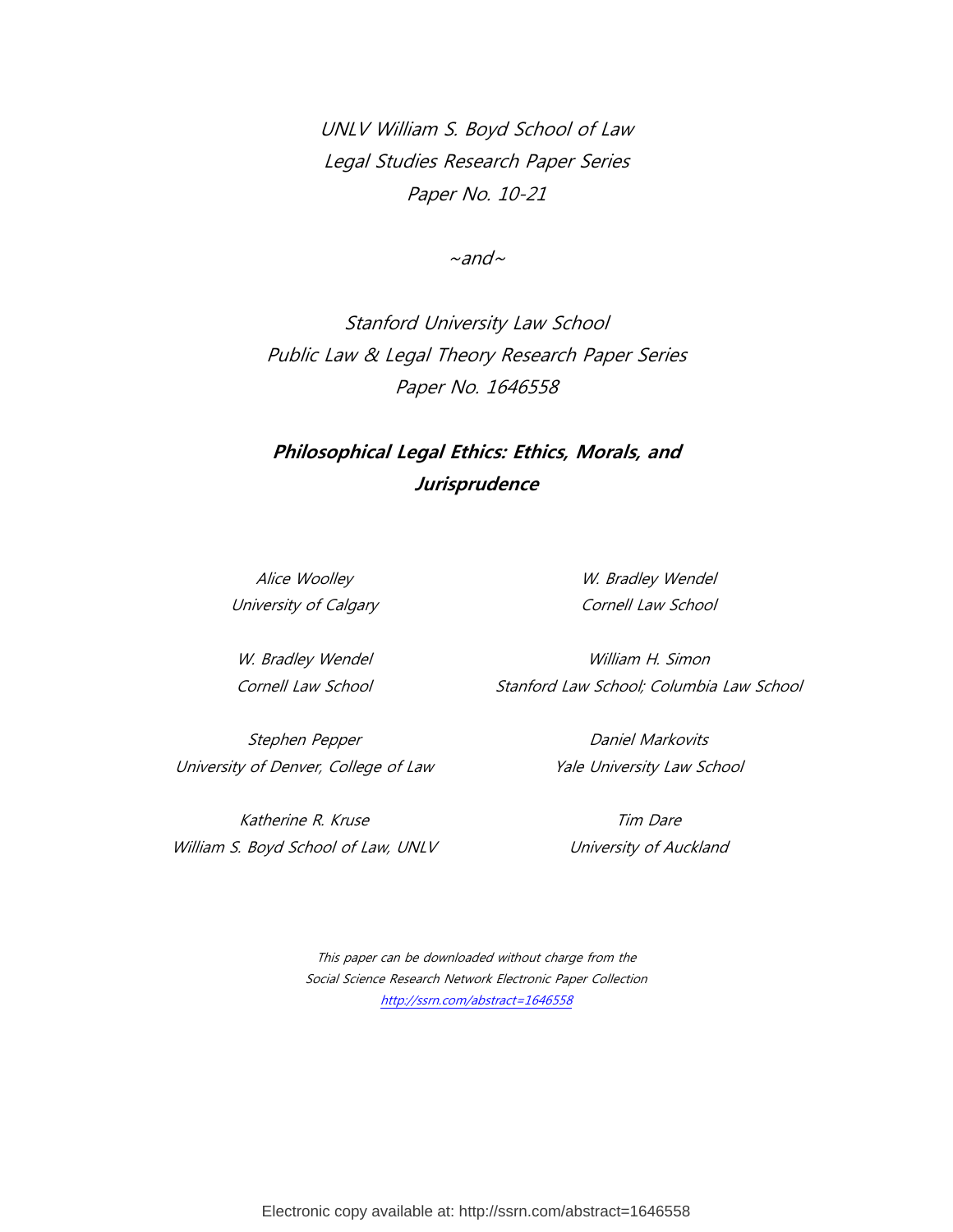# **Panel for ILEC IV – Philosophical Legal Ethics: Ethics, Morals and Jurisprudence**

*Is it possible to rescue the concept of role-differentiated morality from the seemingly devastating criticisms leveled at the "standard conception" of legal ethics as amoral lawyering? The famous question posed by Charles Fried, "Can a good lawyer be a good person?" accepted the premise that "good lawyers" are professionally obligated to pursue the interests of their clients even when doing so would "use the law to the prejudice of the weak or the innocent" and detract from the common good. Fried argued that the lawyer's role as partisan advocate for her clients is morally justified by the relationship between the person and the legal system; each of us should be free to pursue lawful purposes, and can indeed claim a right to be free to act as we choose within the "bounds of the law".* 

*Some legal ethicists who initially responded to Fried (or like Wasserstrom wrote contemporanteously with him) argued that the idea of legal boundaries provides inadequate protection against the harm lawyers cause others in the pursuit of their clients' interests. Partisan duty infuses the way lawyers interpret the "bounds of the law," pushing legal limits past their ordinary meaning and intended purpose to embrace any colorable interpretation that the law could sustain.* 

*Other legal ethicists have rejected the premise that lawyers' ethical duties demand instrumentalist partisan interpretation of the "bounds of the law," and have looked increasingly to jurisprudential and political theory to explore the interpretive stance that it is appropriate for lawyers to take with respect to the "bounds of the law." This reanimation of the debate in philosophical legal ethics has motivated more general scholarly interest and attention.*

Our proposal is to engage the questions about the theoretical basis of legal ethics in the form of a roundtable discussion between participants who represent both the moral critiques of the standard conception and those who seek to rehabilitate it on grounds of jurisprudential or political theory, with audience participation. To make the discussion focused and engaging, participants will each provide a 3-5 page (no more!) paper on a question related to the evolving discipline of philosophical legal ethics (below). The papers will be distributed shortly before the conference, and at the conference each participant will have 5-10 minutes to discuss their views. That will then be followed by an open discussion/question and answer session between the participants and the audience.

# Is the concern of legal ethics the morality of lawyers, the morality of clients, or the *morality of laws?*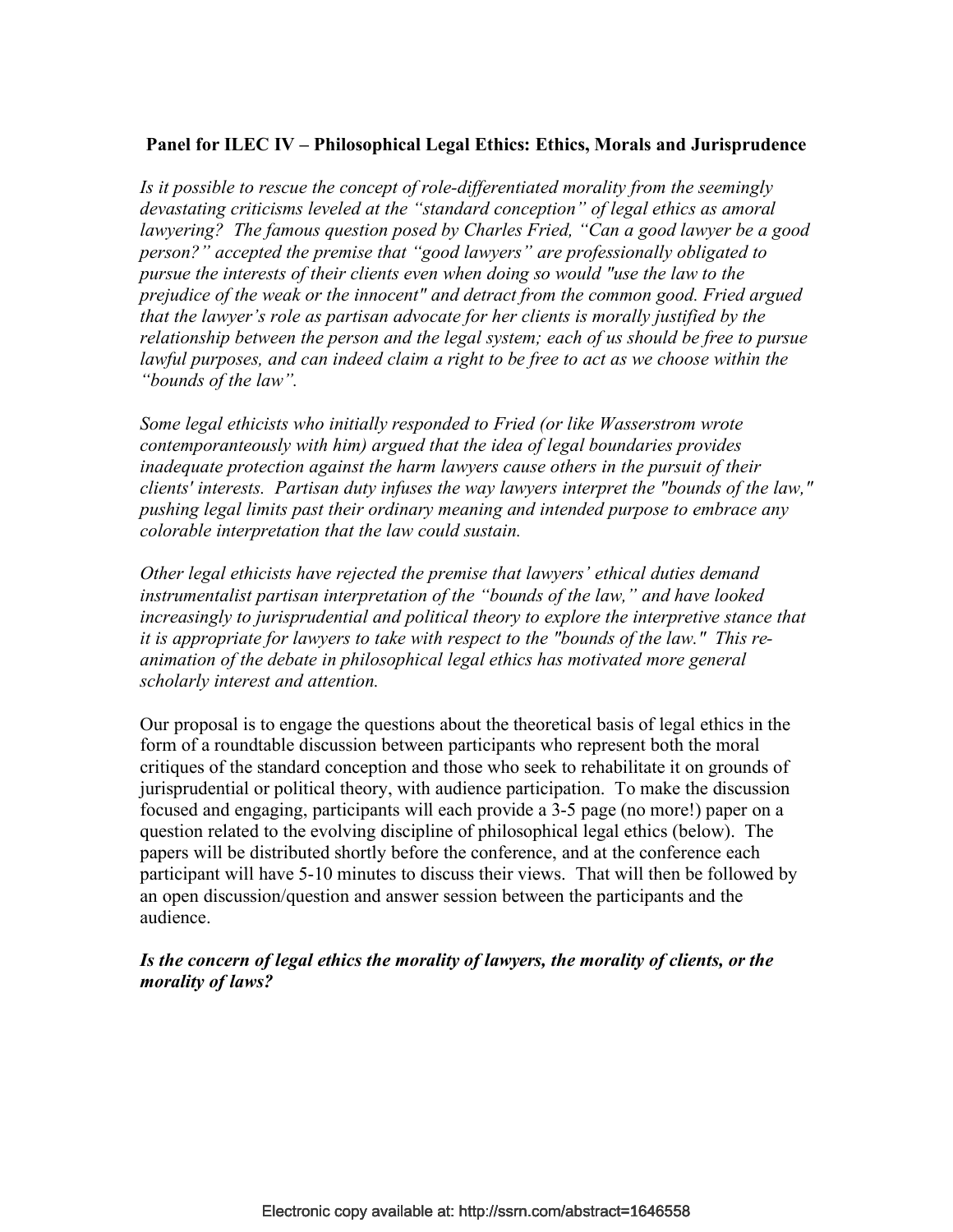#### **Panel for ILEC IV – Philosophical Legal Ethics: Ethics, Morals and Jurisprudence**

#### **Tim Dare**

Is it possible to rescue the concept of role-differentiated morality from the seemingly devastating criticisms leveled at the "standard conception" of legal ethics as amoral lawyering? I've offered a defence of a modified version of the standard conception of the lawyer's role that answers 'yes' to at least a (moralized) version of this question.

The critique of the current reading of the standard conception is wide ranging and claims at least that:

- o lawyers acting under the standard conception are alienated from ordinary morality,
- o are invited to deny responsibility for the things they do (and so to deny their status as moral agents, capable of choosing to do otherwise),
- o are rendered morally insensitive in ways which impair their ability both to live a satisfactory life outside of their professional roles and to perform their professional roles adequately
- o are likely to find their work deeply unsatisfying because of the sometimes striking discord between the apparently obvious concern of law and lawyers with justice and morality, and the reality of practice under a conception which separates the moral obligations of the lawyer from those of the rest .

In the face of that critique, commentators have, in various ways, sought to make the lawyer's role more directly amenable to the demands of ordinary morality. I argue that that is a mistake: that a modified version of the SC is essentially the right way of conceiving of the ethical obligations of lawyers.

My overall strategy is straightforward. I argue that lawyers have *moral* grounds for regarding themselves as having duties to their clients which may allow or require them to act in ways which would be immoral were they acting outside of their professional roles (so I'm not very keen on the description of this as an 'amoral role': I think it's a deeply moral, albeit morally autonomous, role). Roughly, I rely an account of the role of law in modern liberal communities according to which its primary function is to mediate between reasonable but inconsistent views about what we ought to do, and in which it does that by allocating rights to settle 'what will we do' questions, without purporting to settle ongoing debate about what we ought to do.<sup>1</sup> If the moral justifications of the lawyer's role can be defended, many of the criticisms of the standard conception fall away. Most generally, if there are moral reasons for taking the standard conception seriously, then we should not too readily accept the claim that the conception alienates lawyers from morality, or overdraw the conception's break between 'personal' or 'ordinary' morality on the one hand and professional morality on the other. An adequate personal or ordinary morality will entail a proper respect for the moral demands and permissions of professional roles.

 $1$  Conceiving of law in terms of this role leads me to have doubts about Dworkinian accounts of the role of principles in judicial reasoning. I think such accounts undercut the capacity of law to mediate between reasonable but inconsistent views about how we should live. Even if one accepts some such account in judicial contexts, where judges are required to give reasons and are subject to appeal and review, however, it seems more troubling to encourage lawyers to adopt the approach given the absence of opportunity for public review.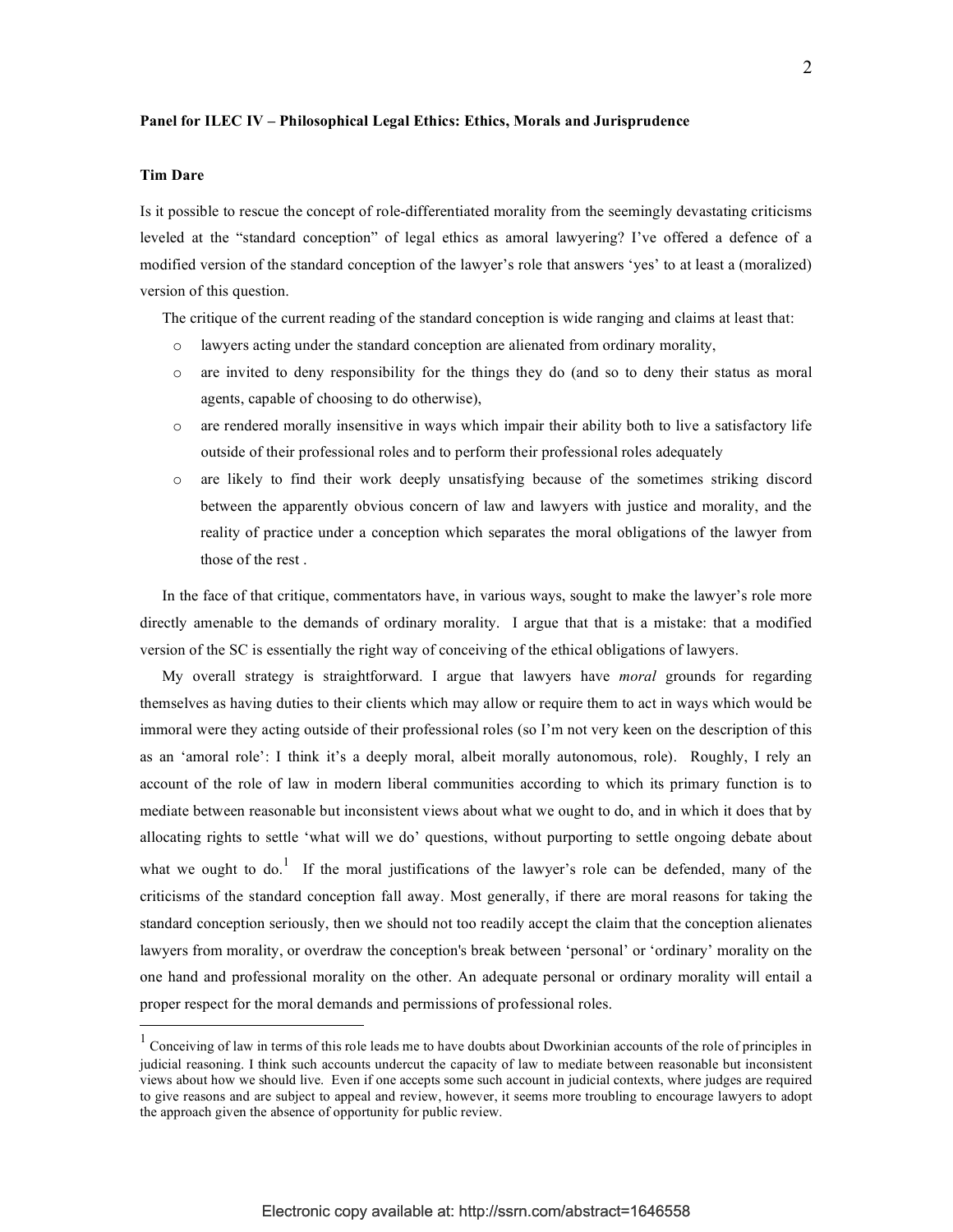The moral argument also suggests a solution to the crisis of morale. I argue that the standard conception recognises the vulnerability of clients within client/professional relationships, and that contemporary liberal communities rely to a considerable extent upon the practice of law as conceived by the standard conception. Law so practiced allows people who are committed to a range of diverse but reasonable views about how we should live to form stable and just communities. The lawyer's role so conceived is one in which lawyers should take a good deal of satisfaction. The crisis of morale that troubles so many commentators is attributable, I suggest, to a failure to appreciate the moral justification for the role rather than to any general licensing of immoral professional conduct.

Further, once the moral arguments for the standard conception are made explicit, those arguments themselves suggest limits to the things lawyers may justifiably do within their professional roles. The moral implications of the standard conception are often mischaracterised. Commentators suggest that the conception requires lawyers to secure any advantage the law can be made to give: to be what I call hyperzealous and many of the most trenchant criticism of the SC flow are responses to hyper-zeal. But I argue that the standard conception, understood in light of its proper moral justification, requires no such thing: It justifies a more limited and moderate sphere of professional conduct than is commonly supposed, requiring lawyers to be what I have called mere-zealous, zealously pursuing only their clients' legal entitlements (as opposed to mere advantages). <sup>2</sup> The idea, put in the terms of the panel question, is that restricting legitimate advocacy to mere-zeal will go some way toward reducing the "use the law to the prejudice of the weak or the innocent" and addressing the interpretation of "partisan duty" which leads lawyers to "interpret the "bounds of the law" [in ways which lead them to] push legal limits past their ordinary meaning and intended purpose to embrace any colorable interpretation that the law could sustain".<sup>3</sup>

In addition, I argue, the model I defend allows us to conceptualize an important feature of ethical legal practice. I make use of John Rawls' distinction between constitutive and practice rules to defend the claim that role differentiated obligation are possible, and to show how an institution and the roles it supports might be designed with reference to the resources of broad based morality and yet it be the case that the occupants of those institutional roles are not at liberty to appeal to broad based morality from within their roles. Rawls's model allows us to maintain a 'clean break' between role morality and broad based morality without making it the case that standards of ordinary morality have no place in the evaluation of

<sup>&</sup>lt;sup>2</sup> It may seem (perhaps correctly!) that this feature of the model requires a theory interpretation, to explain how lawyers are to know when an advantage offered by a rule is a 'right' or a 'mere advantage'. For the moment, I am inclined to think the objection is not too troubling. I offer the analogy of the jurisdiction to prevent 'abuse of process'. Abuse of process is defined functionally: an abuse is the use of legal proceedings for purposes other than those for which those processes were intended. Identifying abuses requires just the sort of reasoning through the point of laws and legal processes which I argue underpins the distinction between 'legal rights' and mere advantages'. So, for the moment at least, I offer an ostensive response to the interpretative objection: "How do we draw the distinction? Like that!".

<sup>&</sup>lt;sup>3</sup> The distinction between mere-zeal and hyper-zeal leads me to reject at least a simple version of the idea, attributed Fried in the question for the panel, that "each of us should be free to pursue lawful purposes, and can indeed claim a right to be free to act as we choose within the "bounds of the law". We need to spell out 'lawful purposes' more carefully. Some of our purposes are lawfully only 'accidentally' or 'collaterally' and, on my account, we cannot always insist on the help of lawyers to pursue such purposes. Thinking about this recently, I wonder whether the merezeal/hyper-zeal distinction (or the legal right/lawful advantage distinction which underpins it) might be supported by Hohfeldian analysis, though I have not got very far with that project.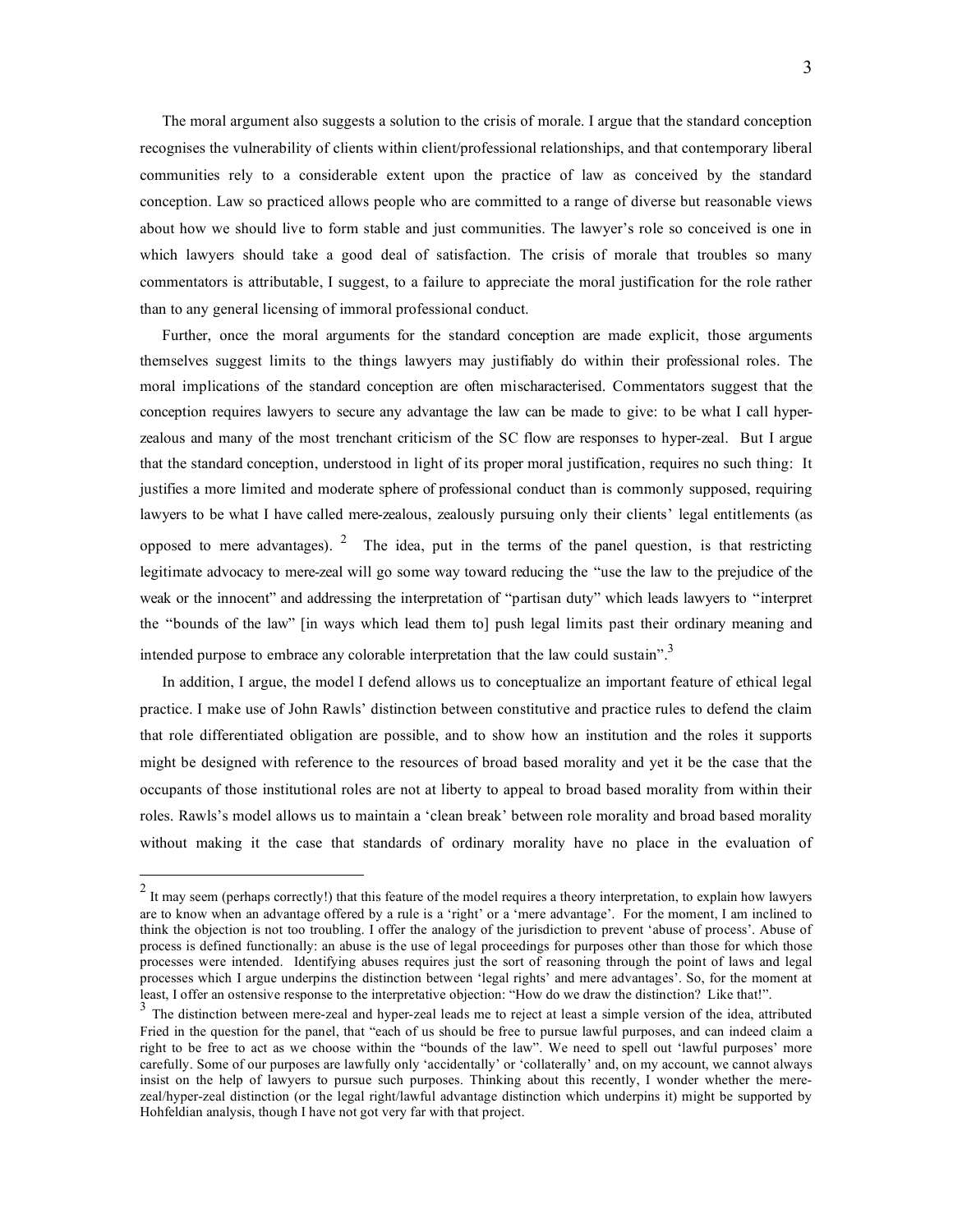professional conduct.<sup>4</sup> Conceptualizing the lawyer's role in these Rawlsian terms, this is to say, contributes to the argument, alluded to in the previous paragraph, that the break between role morality and ordinary morality should not be overdrawn.

It also has another function. According to the model, a lawyer noticing, for instance, that a statute of limitations or current rules or practices of cross examination have produced results regrettable from the perspective of ordinary morality cannot act, *qua* advocate, other than the existing rules of the practice recognize. The role is constituted by those rules and the actions available to her are settled by the role. I have argued however, that the model allows us to see more clearly than we otherwise might, how role occupants are able to move between roles. The relevant move here is between the roles of advocate and 'reformer'. The Rawlsian model makes very clear how and why we might conceive of lawyers as subject to an obligation to work to improve the fit between role and ordinary morality where, in some respect, the institution, built with reference to the resources of ordinary morality, has come apart from ordinary morality. *Qua* advocate, lawyers, confronted with such a case will normally have to stick with their clients, helping the client secure their rights under the law. When the client's case is complete, however, the lawyer may well bear a responsibility to take on the role of law-reformer, arguing for reform which their legal expertise and familiarity with the particular case may have made especially clear.

Some of the most troubling strands of the critique of the standard conception raise concerns about the ways in which the conception calls upon professionals to distance themselves from their lay-persona, from the claims of ordinary morality, from the circumstances in which they act, from the people they engage with when acting as role-occupants, and so sacrifice their integrity. I attempt to addresses these concerns about integrity on a number of fronts. As a conceptual matter, I defend an account of integrity according to which it rests on a commitment to critical reflection upon one's role(s) and a readiness to follow the implications of that reflection. My (immodest) hope is that I can tie this account of integrity to my substantive account of the lawyer's role by suggesting that some such account should be accepted by the reflective lawyer. The account addresses the substantive threats to integrity in a number of ways: it seeks to minimize the conflict between the demands of role morality and those of ordinary or broad based morality by limiting the excesses of advocacy; it offers a model of professional roles which, while insisting on a 'clean break' between role morality and broad based morality, nonetheless recognizes the contribution of ordinary morality at the point of institutional design; it offers a moral argument for the particular role differentiated demands of the lawyer's role, suggesting that there are reasons of ordinary morality to take those demands seriously; and it shows that lawyers have a professional moral obligation to engage in a constant process of law reform, aimed at promoting fit between the lawyer's role morality and broad based morality.

 <sup>4</sup> Using Rawls' distinction in this way requires a response to Arthur Applbaum's powerful argument that the distinction in fact shows us that the conduct of role occupants cannot (without some fancy moves involving enduring descriptions) be the subject of moral criticism from outside the role.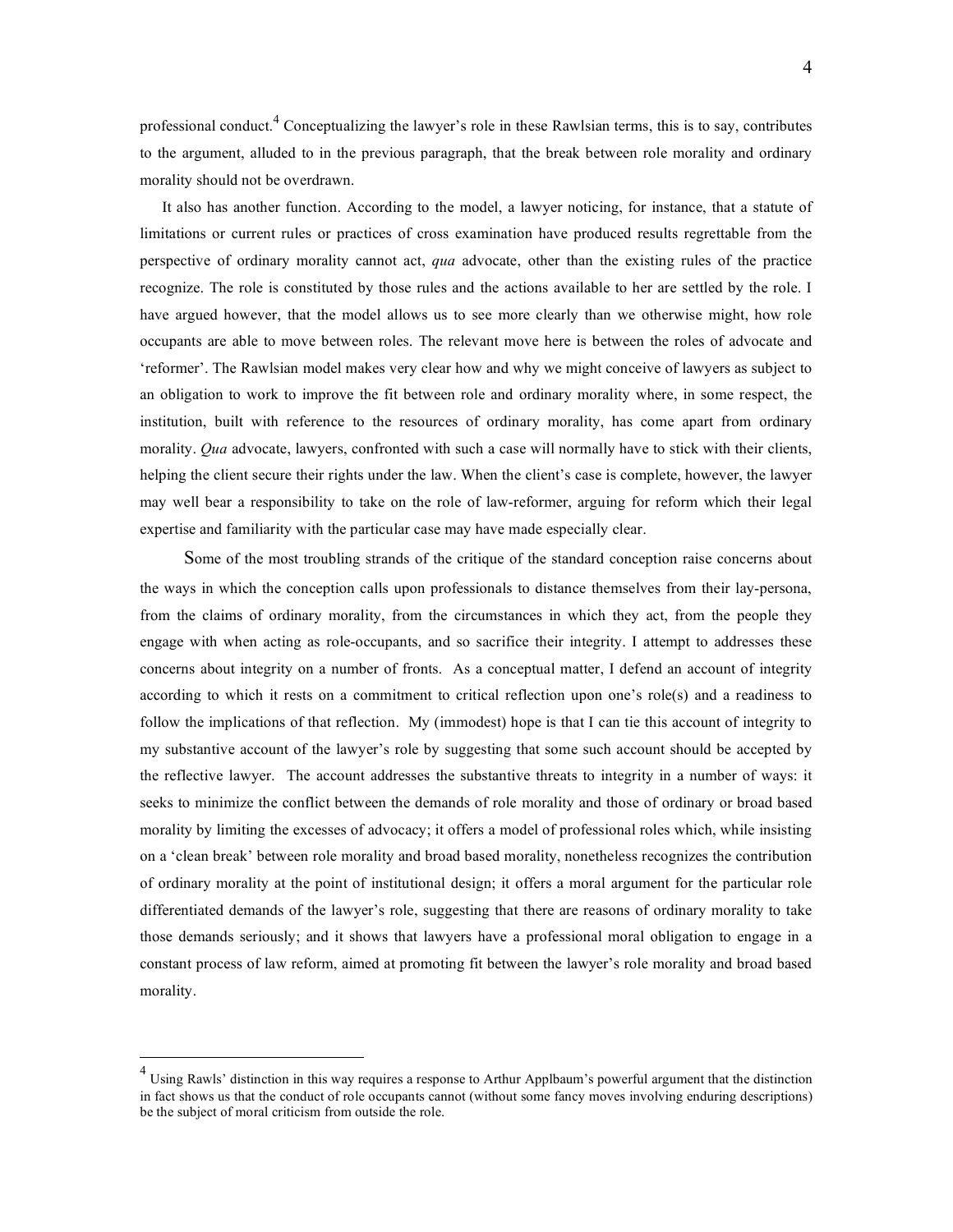I don't imagine any of this amounts to a knock-down response to the critique of the standard conception, – or that there is not more which needs to be addressed (an account of the conditions for legitimate conscientious objection, for instance). I think it goes some way to responding to the critique of the standard conception, though, and so supports a 'yes' to the panel question.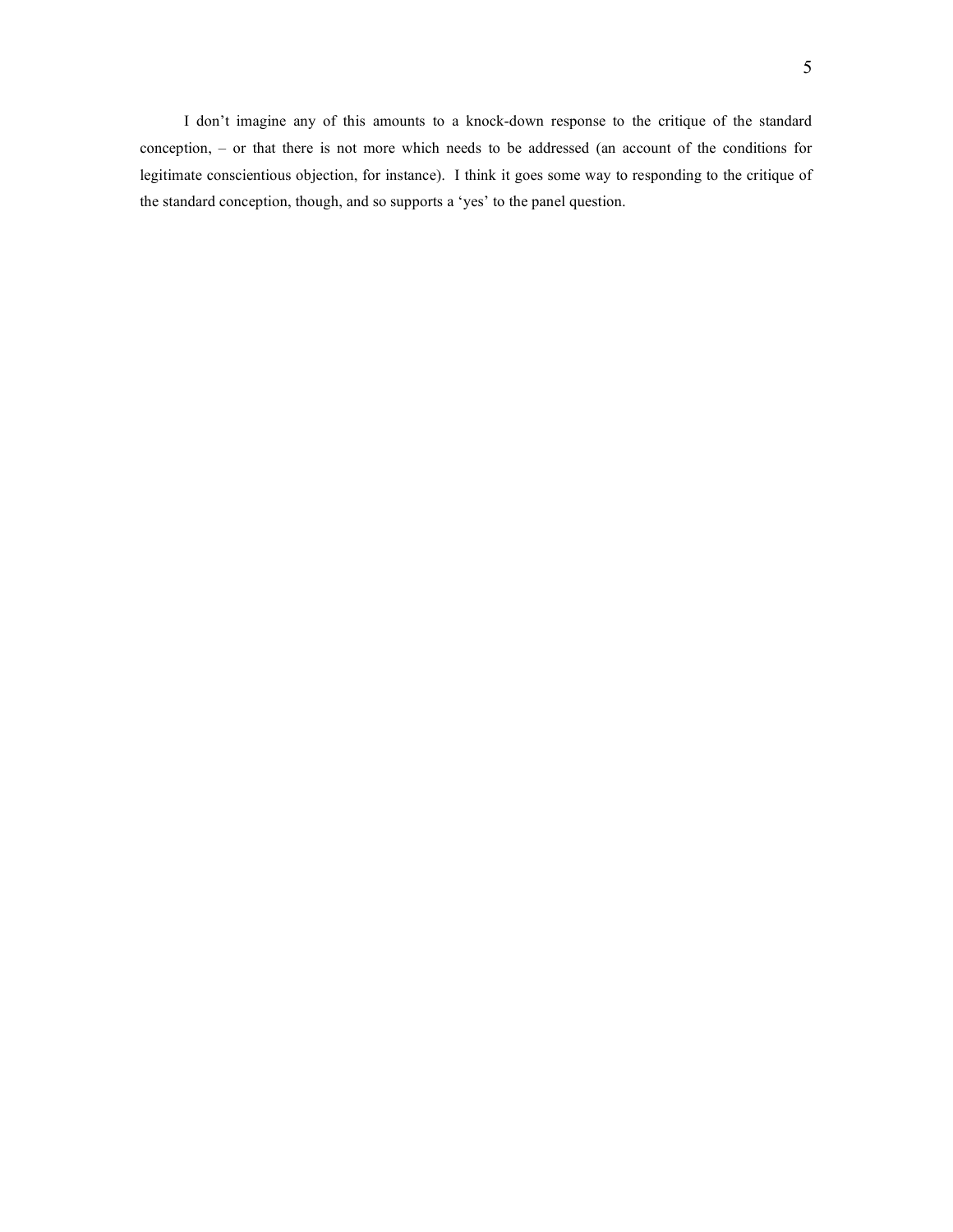# **Katherine Kruse William S. Boyd School of Law, University of Nevada, Las Vegas**

When I was a senior in college, I faced a moral dilemma: I wanted desperately to go to graduate school, but I did not think it was possible for me to be a good philosopher and a good person. After drifting through the first two years of college, I had withdrawn from school and spent a year supporting myself as a cook and a bank teller. During that year, I encountered people with various kinds of trouble—from criminal charges to immigration problems—and I came to see myself as privileged. I also came to understand that if properly directed, my natural intelligence could position me make a tangible difference in the lives of others. I went back to school because I saw education as a tool that would enable me to help people less fortunate than myself; I had decided to become a lawyer.

When I returned to college and engaged in my studies with this new sense of purpose, I fell accidentally in love with the study of philosophy. With all the suffering in the world, I did not think I could morally justify devoting my life to the academic pursuit of abstract ideas, but I made what I perceived at the time to be a selfish choice: I went to graduate school because I couldn't deny myself the opportunity to follow my passion. Within two years, my moral values caught up with me, and I transferred to law school. A formative experience was attending a talk by an appellate public defender about what he did for a living: he said he lost about ninety percent of his cases, but he went to prison every month and listened to the stories of prisoners--mostly young black men whose lives society had thrown away--and that his job was to tell their stories in ways that would make people listen and care. After graduating from law school, I followed a path similar to his. It took another eleven years of working and teaching in a prison legal assistance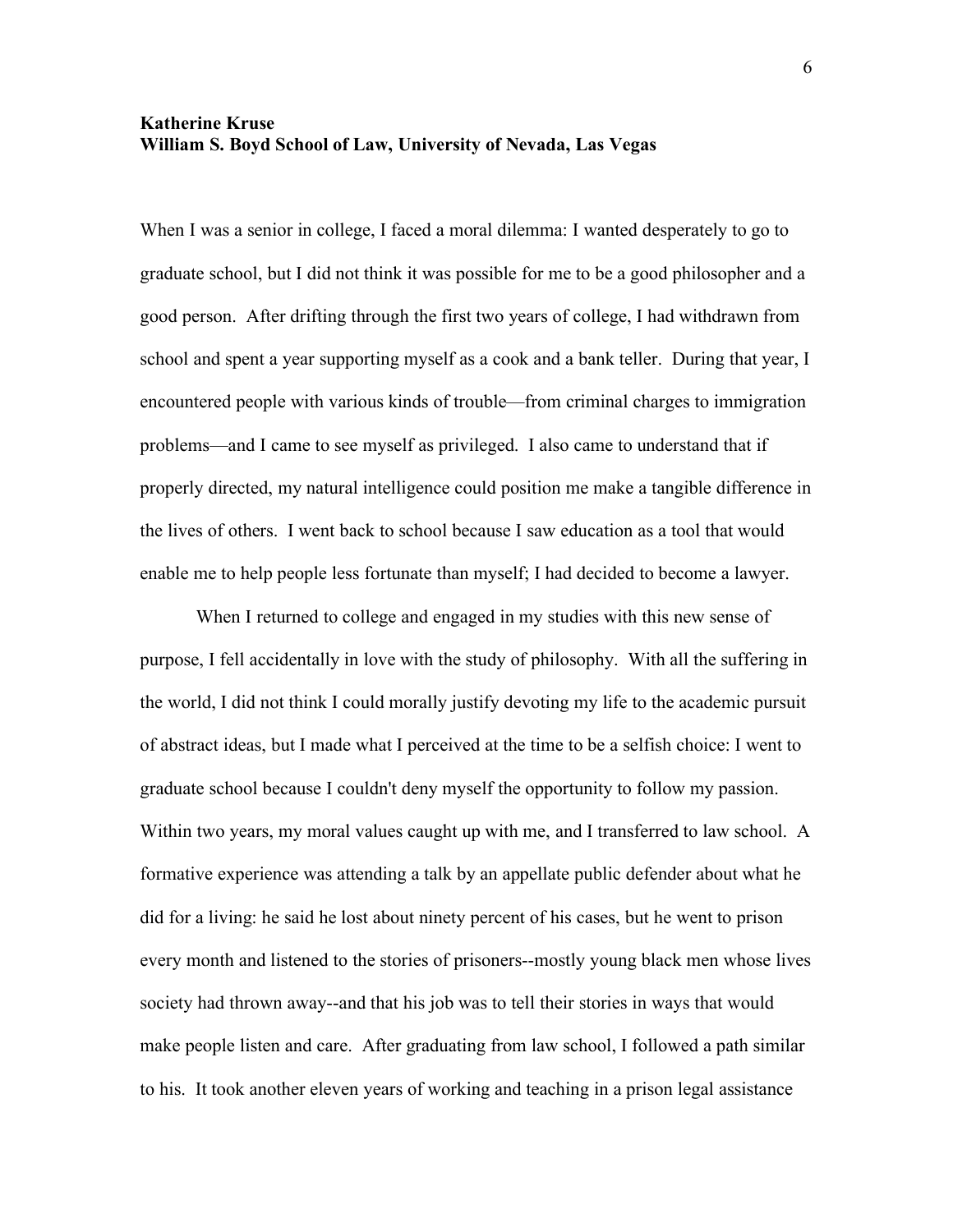clinic for me to realize that to fully flourish as a person, I needed to find a way to honor my passion for academics as well as my moral impulsion to put my talents to use in concrete service to others.

This story from my life helps explain a couple of things about my answers to the questions about legal ethics and the morality of lawyers, clients and the law. First, the question of whether a good lawyer can be a good person has never been very interesting to me, because the answer has always seemed so obviously to be "yes." The question of *how* one can best use one's expertise and social position as a lawyer (or philosopher or real estate agent or salesperson) to improve the lives of others and to add value to the world is much more interesting, but I don't see it as central to legal ethics. In my view, we all face that question as persons, not as lawyers. Second, my own experiences make me acutely aware how complicated moral reasoning is: how difficult it is to understand and prioritize our own values; how easy it is to rationalize selfish impulses; how often our duties to ourselves and others conflict; how difficult it is to define our duties to the common good; and how what seems right (or wrong) in the moment may utterly fail the test of time.

 The answers to which I gravitate in legal ethics are essentially client-centered. In part, this is because the morally problematic behavior of over-zealous partisanship has never struck me as a problem of lawyers who weigh their duties to clients too heavily. Such partisanship occurs too infrequently among lawyers whose clients are unable to pay handsomely for hourly work; and it is received with too much suspicion by even wellheeled clients when they get their billing statements. Social scientists almost invariably view lawyers as jockeying for status and protecting their own interests rather than putting

7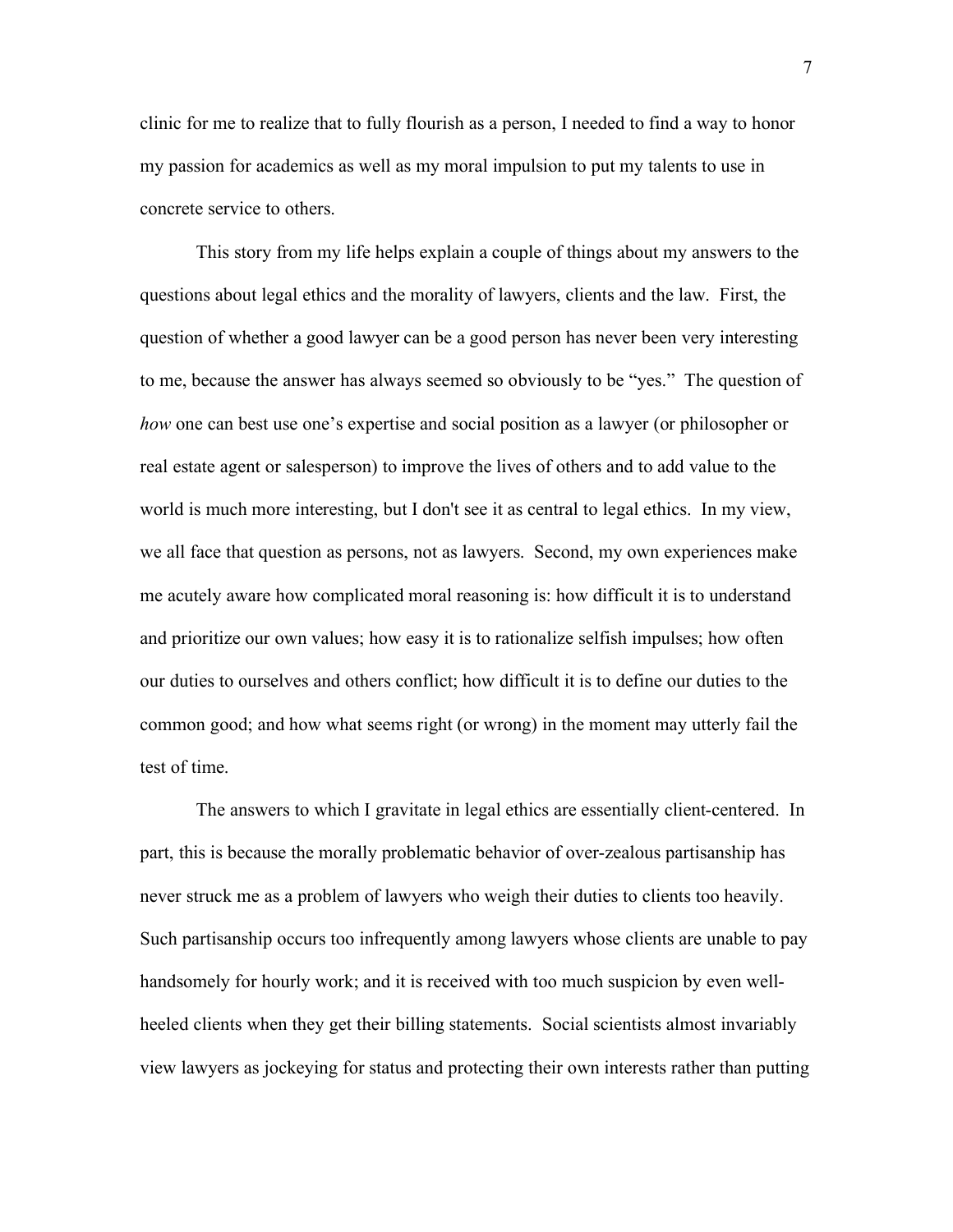their clients' interests at the forefront: classic examples include Blumberg's analysis of plea bargaining as a "confidence game";<sup>5</sup> Sarat & Felstiner's study of the way divorce lawyers talk to their clients;  $6$  and Langevoort & Rasmussen's model explaining why business lawyers "skew the results" by overestimating legal risk.<sup>7</sup> I am inclined to view the "adversary system excuse" as a mask behind which lawyers hide the pursuit of their own interests at the expense of their clients and the public, a perversion of lawyers' partisan duties rather than a fulfillment of them. To address the problem of overzealous partisanship, in my view, partisanship must be conceptualized to curb lawyer self-interest and put clients more truly at the center of legal representation.

With respect to the morality of clients, my view is that lawyers should facilitate their clients' sound moral decision-making.<sup>8</sup> Facilitating sound client decision-making is harder than it seems. It requires lawyers to suspend their professional tendency to "issuespot" their clients by honing in on the legally relevant facts and constructing their clients' objectives in terms of legal claims and remedies. The professionalized construction of clients as walking bundles of legal interests emphasizes what clients are entitled to get from the law and de-emphasizes concerns that carry normative content, such as the client's values, the client's reputation and standing in the community, and the preservation of the client's relationships with others. It takes studied effort to look carefully and listen

 <sup>5</sup> Abraham S. Blumberg, *The Practice of Law as a Confidence Game: Organizational Cooptation of a Profession*, 1 L. & SOC'Y REV. 15 (1966).

<sup>6</sup> AUSTIN SARAT & WILLIAM L. F. FELSTINER, DIVORCE LAWYERS AND THEIR CLIENTS: POWER AND MEANING IN THE LEGAL PROCESS (1995).

<sup>7</sup> Donald C. Langevoort & Robert K. Rasmussen, *Skewing the Results: The Role of Lawyers in Transmitting Legal Rules*, 5 S. CAL. INTERDISC. L. J. 375 (1997).

<sup>&</sup>lt;sup>8</sup> I have developed the ideas in the following two paragraphs more fully in two articles. Katherine R. Kruse, *Beyond Cardboard Clients in Legal Ethics*, 23 GEO. J. LEGAL ETHICS 103 (2010); Katherine R. Kruse, *Fortress in the Sand: The Plural Values of Client-Centered Representation*, 12 CLIN. L. REV. 369 (2006).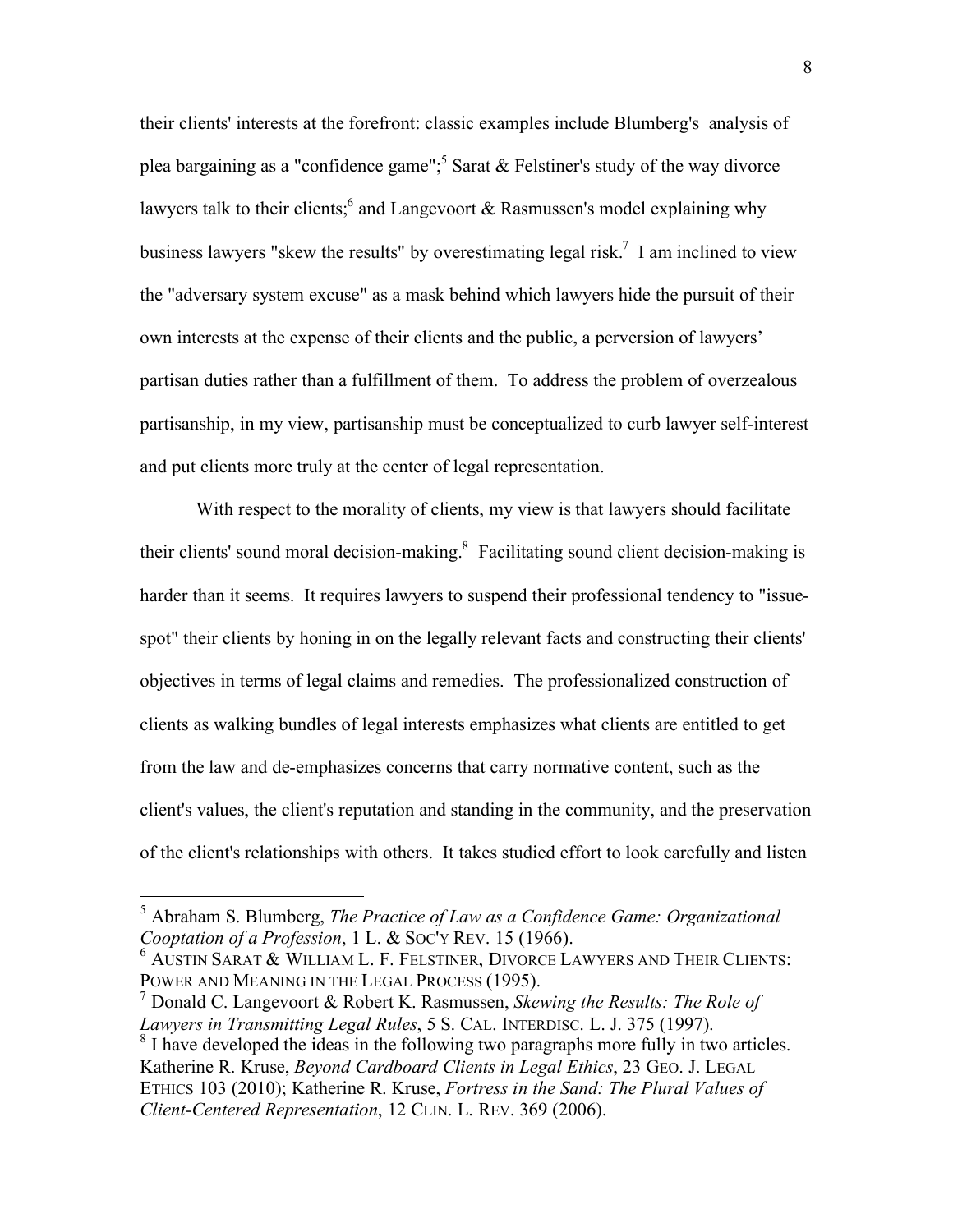attentively for the larger context of a client's situation. It is much easier to fish for the facts that will help define a client's objectives based on pre-existing legal categories. But the legal aspects of a client's situation are only one facet of a larger and more complex situation in which legal interests and entitlements interact with financial, reputational, political, moral and other non-legal concerns. Lawyers are experts on the law; but clients are the experts on their own lives.

Facilitating clients' sound moral judgment, however, does not mean that lawyers should take a "hands-off" approach as legal technicians simply implementing their clients' stated objectives. People don't seek legal advice from lawyers on most matters, nor do they pursue legal intervention to resolve most disputes. When clients come through the door, they are often in the grip of anger, fear, disappointment or betrayal, any of which can affect sound moral decision-making just as they affect prudent selfinterested judgment. Given the complexity of moral decision-making, it is appropriate for lawyers to question their clients' stated objectives and to treat those objectives as subject to change with the passage of time. The underlying value of client autonomy need not be equated with getting a client what the client says he or she wants in the moment. It is fully consistent with helping clients make the best use of the formality and finality of legal structures to resolve a situation or dispute in a way that suits the client's long-term interests, preserves the client's important relationships, and honors the client's values.

With respect to the morality of law, lawyers do have the expertise and are better situated than their clients to understand and invoke the purposes of law as a constraint on the pursuit of their clients' objectives. The jurisprudential bane of legal ethics is the legal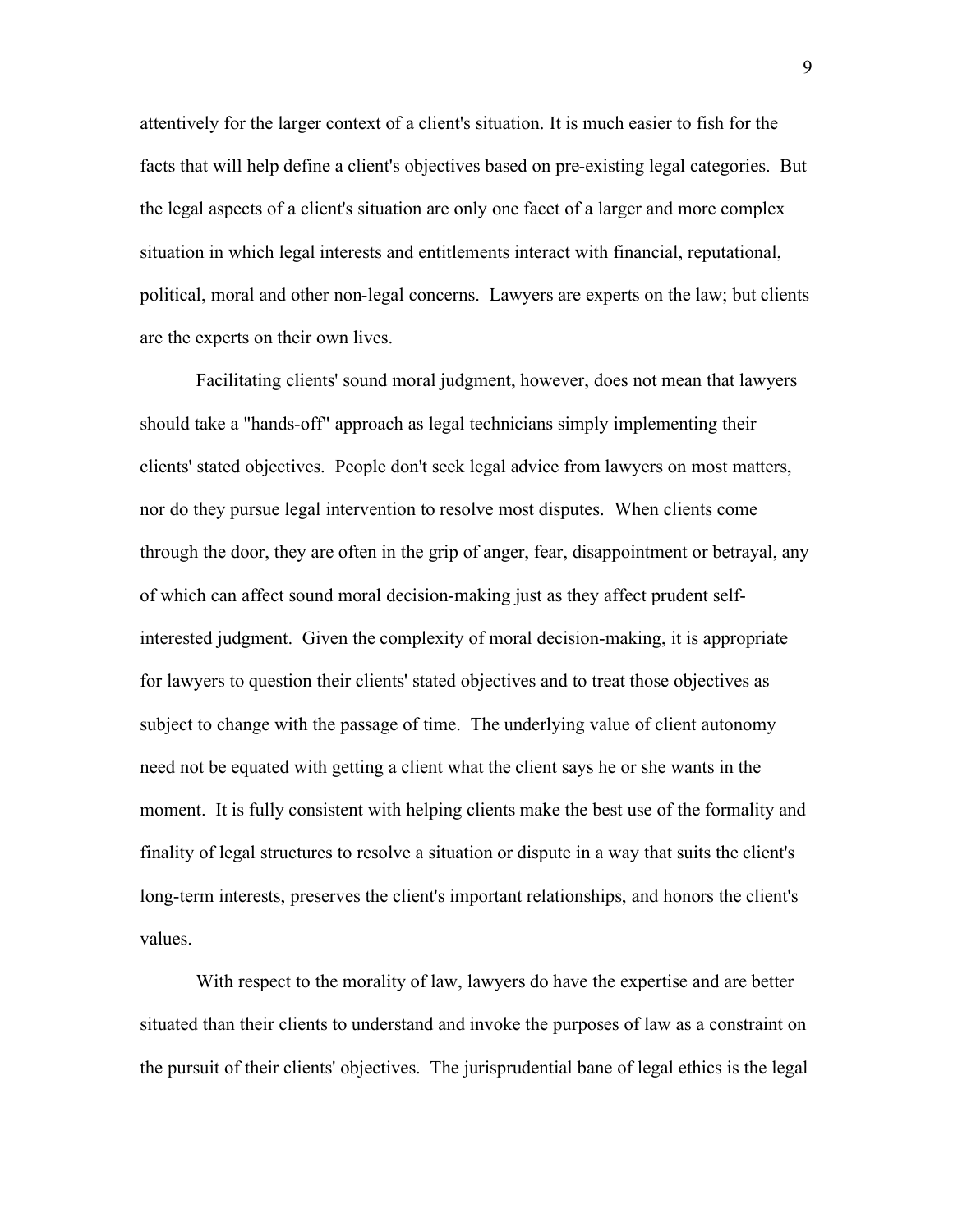realist conception of law as indeterminate, manipulable and nothing more than the prediction of official behavior, which has been identified as the implicit operating jurisprudence of practicing lawyers. The realist conception of law is seen as an invitation to lawyers to "game" the law in pursuit of their clients' selfish interests. (Or, if you take the more cynical view of the legal profession, as an opportunity for lawyers to further their own interests at the expense of clients and the public).

Legal realism also provides the conceptualization of lawyers as lawmakers by positing that the "law in action" includes the behavior of lower-level legal officials who apply and enforce law. The lawmaking role of lawyers in advising and counseling their clients "in the shadow of the law" forms a theoretical basis for establishing lawyers' jurisprudential duties to interpret the law responsibly. I take the conceptualization of lawyers as lawmakers to be an important plank in the theoretical platform on which jurisprudential theories of legal ethics are built: in this category I would put Simon's view that lawyers have a jurisprudential duty to interpret law according to its internal principles of justice; and Wendel's view that lawyers have a duty of fidelity to positive law as society's resolution of contested moral issues. (If I am wrong about this, I invite them to clarify or correct me).

Although my own views on the jurisprudence of legal ethics are not yet fully formed, I question the conceptualization of lawyers as lawmakers in the shadow of the law. This conceptualization creates a lawyer-centered mechanism for determining the legitimacy of law, in which lawyers judge and screen interpretations of law that meet or do not meet operative criteria of legitimacy. While information about law's purposes and enforcement are matters of legal expertise, assessments of law's legitimacy--whether to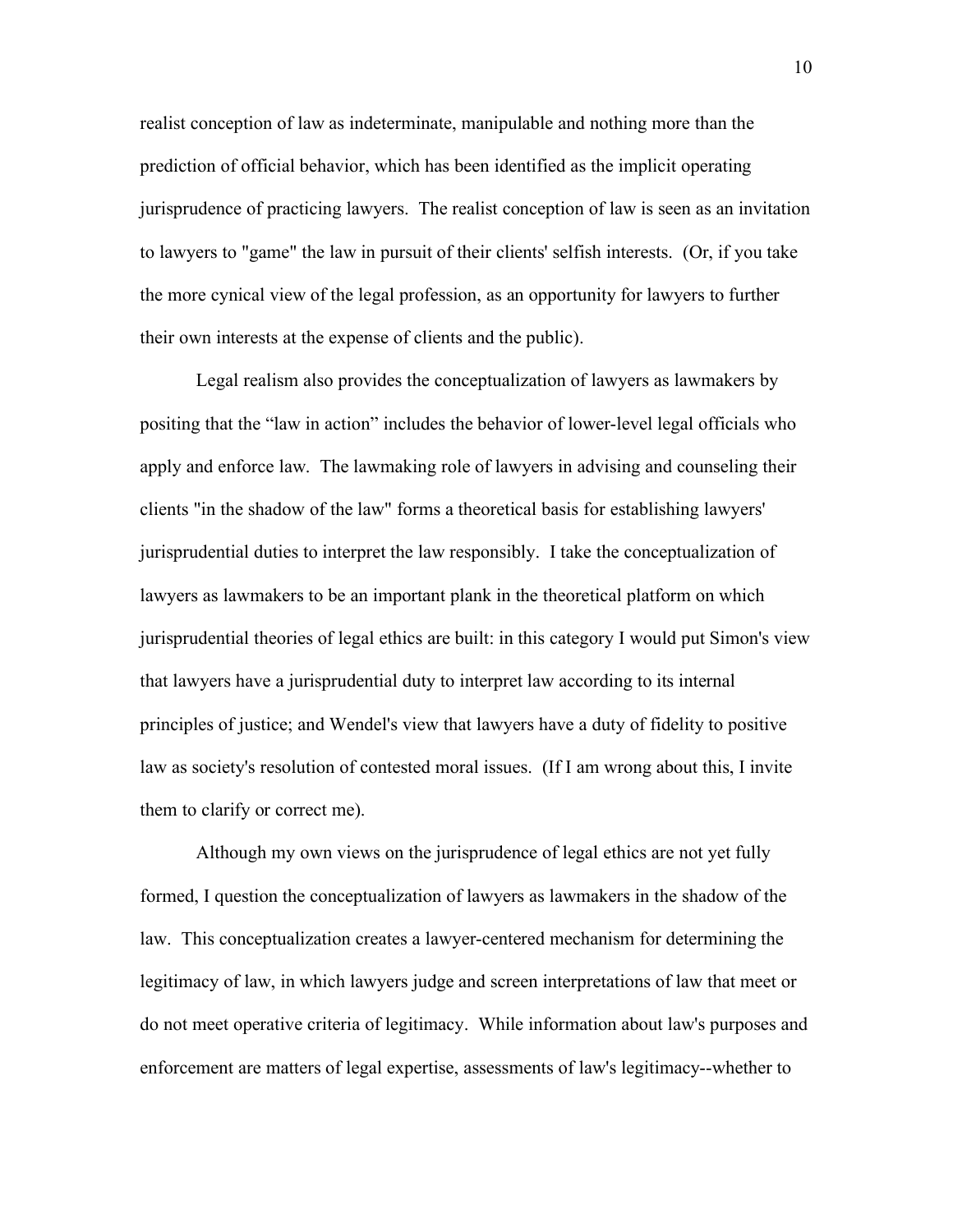respect the law or how much respect to accord the law--are lay judgments that more properly belong with clients. I view the "shadow of the law" as a testing ground where the dictates of positive law interact with social norms and earn legitimacy. Legitimacy is earned as people come to respect law as authoritative; it is not earned to the extent that people reject law as nothing more than power backed by sanctions and seek to avoid its reach. Lawyers have a jurisprudential duty to situate their clients to make appropriately informed assessments about the legitimacy of law by explaining law's scope and enforcement within the context of a sympathetic account of law's underlying purposes.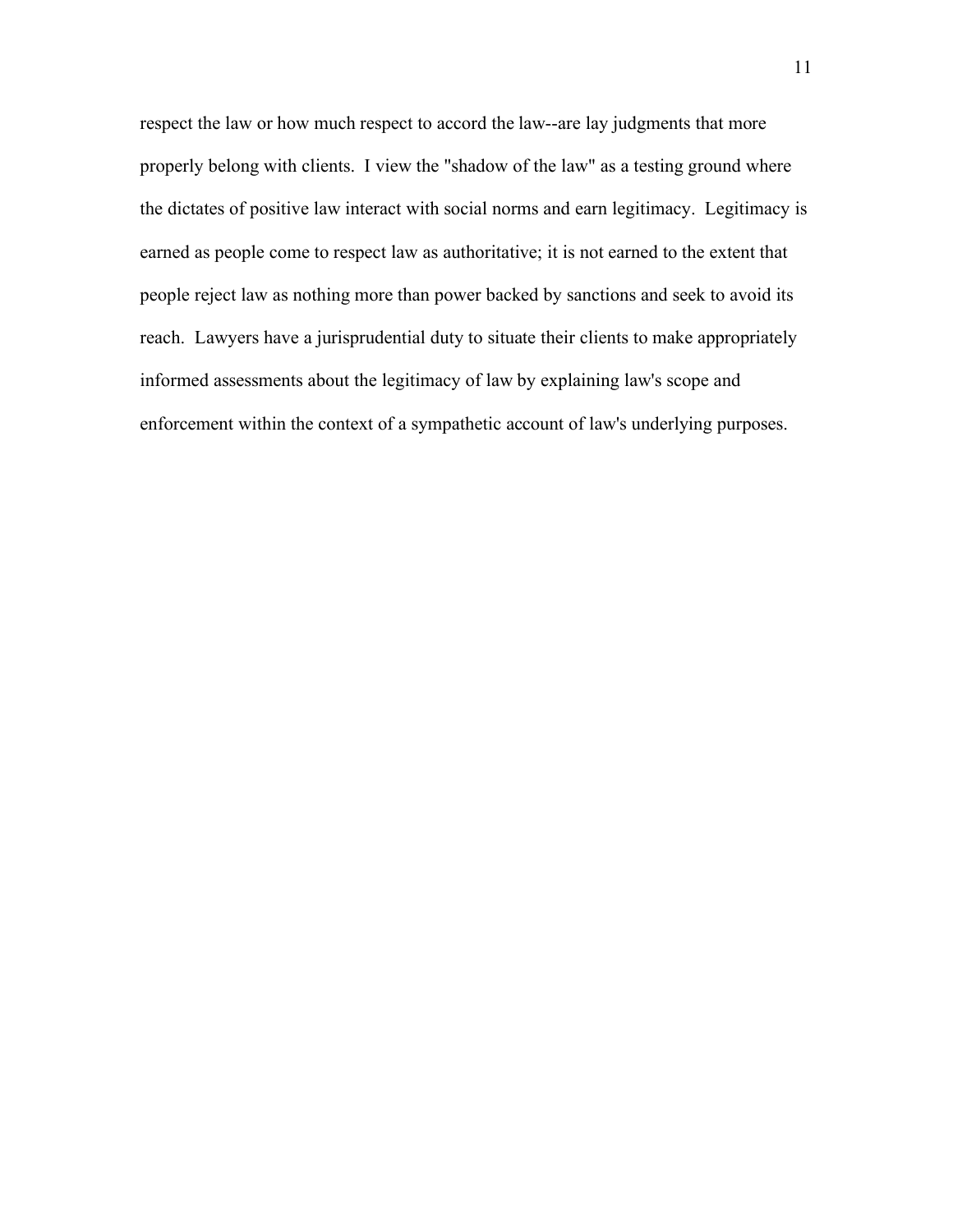### **I. Not Morality at All, and Certainly Not Morality as Regulative Ideal**

## **Daniel Markovits**

Philosophical legal ethics should abandon what most have taken to be its central task – the effort to develop moral principles capable of guiding and indeed of regulating lawyers' professional lives. Philosophers who engage the practice of law should instead seek to reconstruct the contribution that this practice makes to the political authority of retail dispute resolution.

To begin with, the quest for a regulative moral ideal that might guide lawyers' professional conduct is not philosophically very interesting. Lawyering is not in the end a distinctive moral practice. Rather, it is simply one case among many of moral conduct in the shadow of partial and hence potentially agent-relative reasons. This broader class of cases spans from promise at the thin end (promisors acquire obligations to perform even when it is not best overall that they do so) to the affective relations associated with love at the other. A lawyer's obligations to her client fall somewhere in between, in a space that they share, roughly, with the obligations of agents and fiduciaries more generally. There are philosophical things worth saying about all of these cases, but they have mostly already been said. And whatever they are, they apply to lawyers, who are not special in respect of their partiality, in the usual way. I take this to be as true of my previous efforts to discuss lawyerly partiality as of anyone else's. Although I perhaps wrote as if lawyers are special, they are not. Everything that I said (at least everything true that I said) applies with very little modification to other agents. Once again, there is nothing to see here; legal ethics should move on.

Legal ethics should avoid the quest to govern lawyers' professional conduct through regulative moral ideals for another reason also. Philosophical ethics is quite generally not well-suited to producing regulative guides to moral life.

This is, to be sure, decidedly the minority view. Ever since Plato's peculiar introduction of ethics in *The Republic* – through reporting Socrates's question "How should one live?" and then recounting a series of efforts to go about answering it – the dominant tradition of moral philosophy has taken the subject to possess a recursive structure. Rational reflection about the good life, Socrates's question suggests, might be expected to produce regulative principles for living – rules for how one should live – which might themselves be rationally applied and pursued.

Moral philosophy is thus brought, simply in virtue of the question from which it begins, into a very close connection with its subject, that is, with morality itself. Given the question that he takes as his starting point, it is natural – *necessary*, really – for Socrates also to say, as he famously did, that the unexamined life is not worth living. Moreover, it is natural and necessary that he means by this that the living and the examining – reflection and self-reflection – should employ the same, rational, faculty.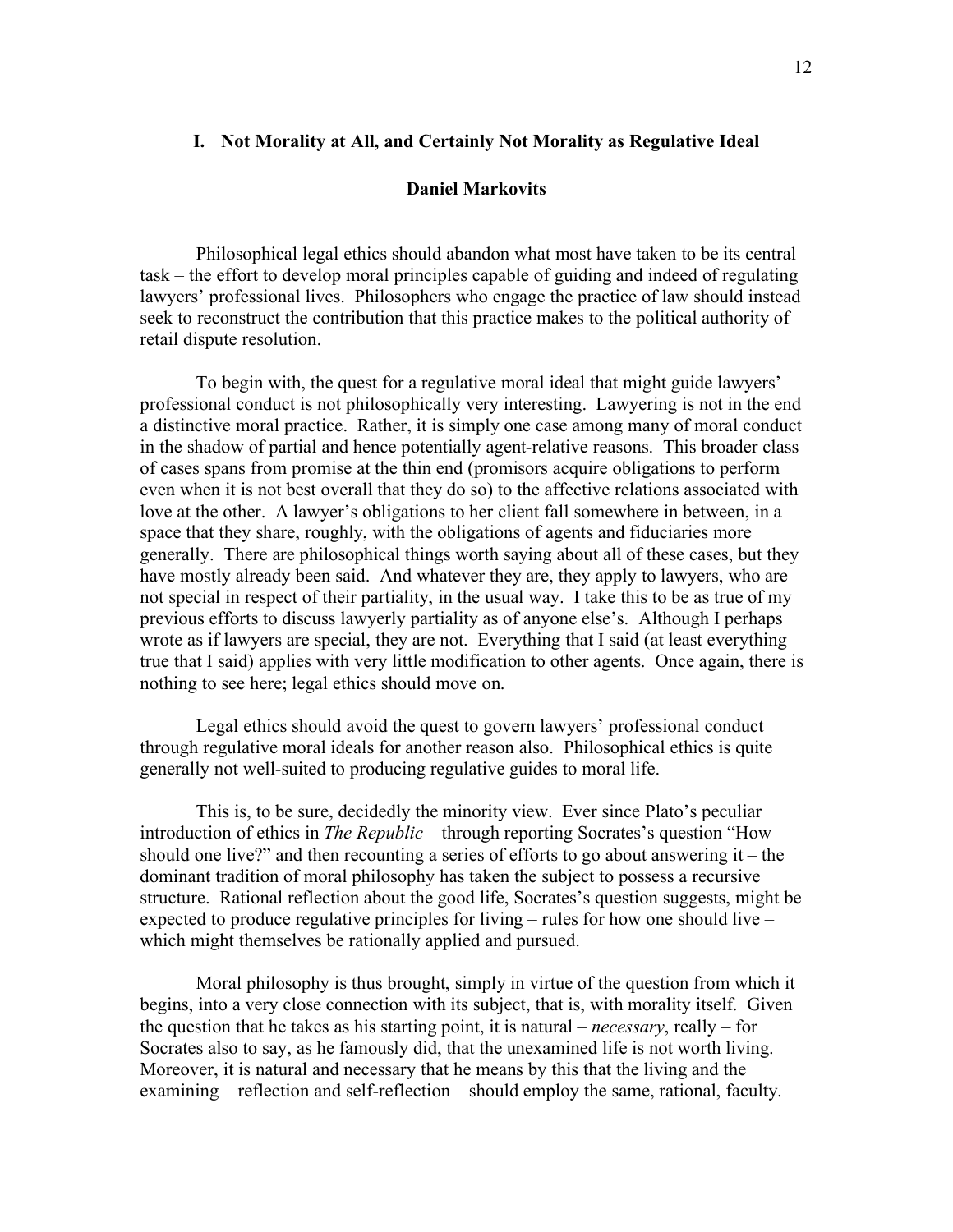The good man, after all, is one in whom the rational part of his tri-partite soul dominates the other two.

There is, however, no reason to think, as a general and purely formal matter, that normative ethics *must* have this recursive structure. To the contrary, there are good reasons to think that it need, and perhaps even should, not do. Perhaps most immediately, normative ethicists are conspicuously *not* better people than others, and legal ethicists are conspicuously not more ethical lawyers. This is probably most often explained, among philosophers, by observing that although philosophical understanding does indeed render a person better able accurately to discern principles for living well, it does not enable her better to live by the principles that she adopts. This, philosophers say, is because moral philosophy does not decrease immoral appetites or increase selfcontrol.

That is plainly not a good explanation. For one thing, if moral philosophy really could produce even this narrowly cabined moral improvement, then moral philosophy surely would help the moral philosophers who pursue it be on balance more moral than others. They would not, to be sure, require less self-control or possess more; but they would deploy whatever self-control they do possess in directions that more accurately track flourishing. And, relatedly, it would render moral philosophers useful to others interested in how they should live, because philosophers might help guide others concerning the regulative principles that they should adopt for themselves, even if they do not always manage to live by them and even if philosophers cannot close the gap between ambition and achievement. In fact, however, moral philosophers are not better than other people even in this weak and narrow way; rather they are *no* better than others.

Moreover, it is highly doubtful that moral philosophers actually do enjoy even the narrowly cabined, and practically impotent, advantage in living well that they sometimes claim. Non-philosophers notoriously do not seek philosophical advice for living, in an effort to leverage philosophers' theoretical understanding in their own efforts to live well. Applied ethics is a vanishingly small and un-influential field compared to economics, psychology, management studies, religion, and even self-help. And where applied ethicists do gain influence, they tend to stray from their philosophical activities, which is why applied ethics is held in relatively low esteem within the philosophy profession. Indeed, common opinion probably holds that ethics is an area in which reflection on balance destroys knowledge, or at least in which those who reflect too much, at least about regulative principles, cannot be good *naturally*.

Another class of reasons against the necessity of beginning from Socrates's question arises from the fact that other areas of philosophy – including areas located near normative ethics – reject that question's recursiveness. *Meta*-ethics is one example: any number of meta-ethical views ascribe a rational status to their own propositions that they deny to the ethical propositions whose nature they study. Moreover, another field of practical philosophy, *aesthetics*, expressly abandons recursiveness even in its normative mode. Even aestheticians who take themselves to be elaborating normative principles that explain what beauty is (rather than just meta-aesthetic ideas concerning the nature of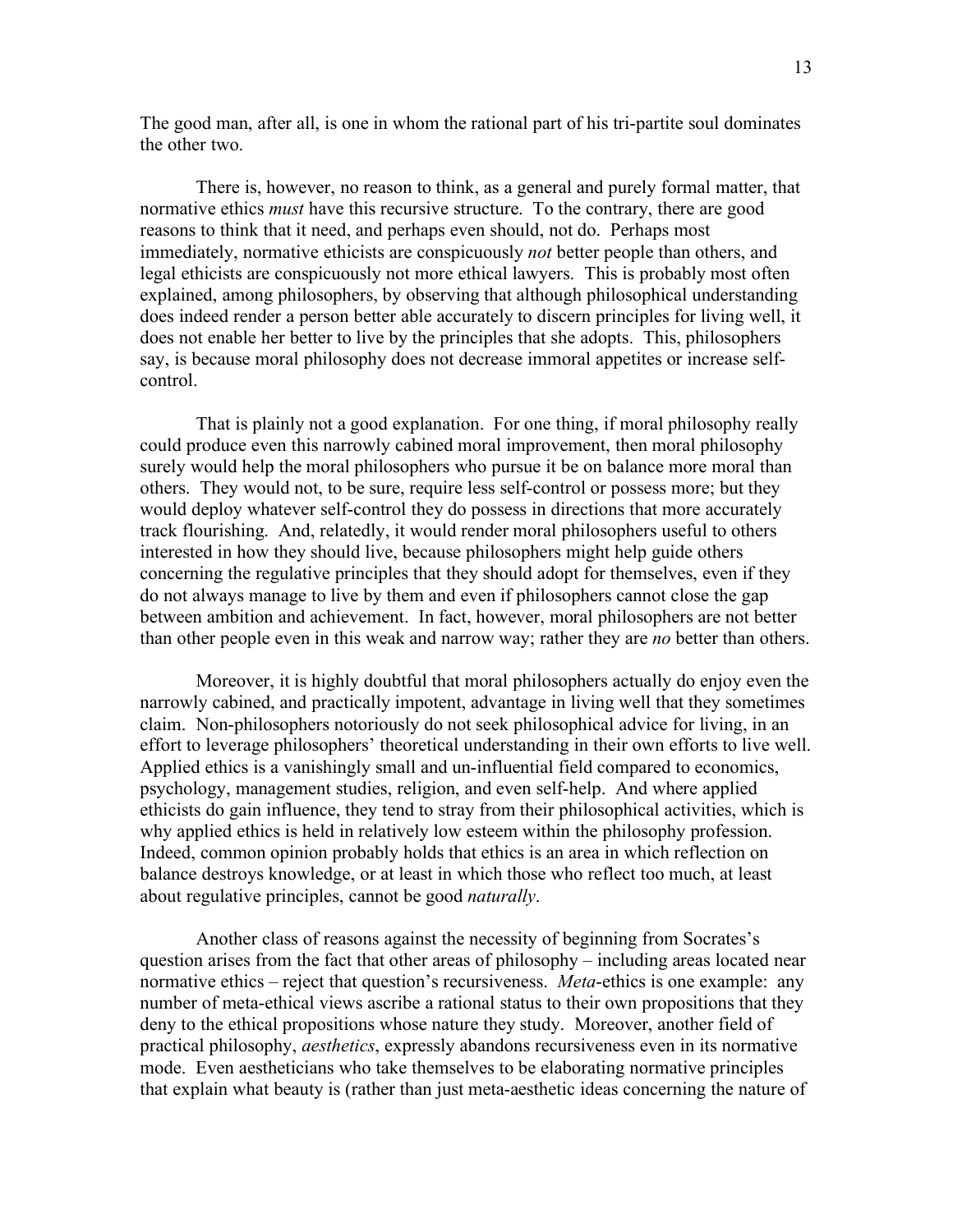claims about beauty), do not take themselves to be explaining how to produce beauty. Indeed, an essential part of being a self-respecting aesthetician nowadays is to deny that one is developing regulative principles for making art. And ethicists, their express methodological commitments to the contrary notwithstanding, implicitly make a similar concession. Moral philosophy, after all, is identified in distinction to philosophy of mind, say, or metaphysics, and not to immoral philosophy.

Happily, Socrates's question is not, in fact, the only properly philosophical question that one might ask about ethics. Rather than asking how one should live, one might ask: "what is a good life like?" This question is clearly amenable to the methods of philosophy. It is, after all, no different formally from any number of other plainly philosophical questions, ranging from metaphysics ("what is substance like?") to philosophy of mind ("what is intention like?") to philosophy of language ("what is reference like?"). And in this formulation, the basic question of ethics leaves open whether or not understanding philosophical answers to it will help a person living the life that they describe.

All of these ideas might naturally be applied specifically to legal ethics. On this approach, the basic question for philosophical legal ethics is not how should lawyers regulate their professional practices? Rather the basic question for philosophical legal ethics asks what kind of a practice lawyering is? What are lawyering's immanent norms and how are these related to other moral ideals? How does lawyering fit into modern ethical life more generally? None of these questions calls for philosophical derivations of regulative ideals. All are morally deep and important, and all are amenable to philosophical analysis. Virtually no philosophical legal ethics takes up these questions, however. And the core methods and concerns of the field should therefore change.

This methodological reorientation will naturally produce a substantive reorientation for legal ethics also. The reason is that even the briefest engagement with the immanent structure of the law governing lawyers reveals that this body of law is not so much a moral as a *political* construction. (This should not be surprising, as a positive moral law is virtually impossible, whereas positive law is the first and central achievement of politics.) That is, the law governing lawyers is not so much concerned with the nature or content of an individual life well-lived as with how to sustain solidarity in the face of entrenched and intractable disagreement about the good life.

The positive law reflects an integrative achievement. When various factions (interested and moral) come together to adopt a particular piece of positive law, and to affirm its authority, they fix which resolution of their disagreements the will obey even in the face of ongoing disagreement about which resolution it would have been best for them to adopt. (This achievement, incidentally, is qualitatively the same wherever the authority of positive law is jointly acknowledged by competing factions. It does not depend nearly so much on the democratic character of positive law as most contemporary commentators presume.)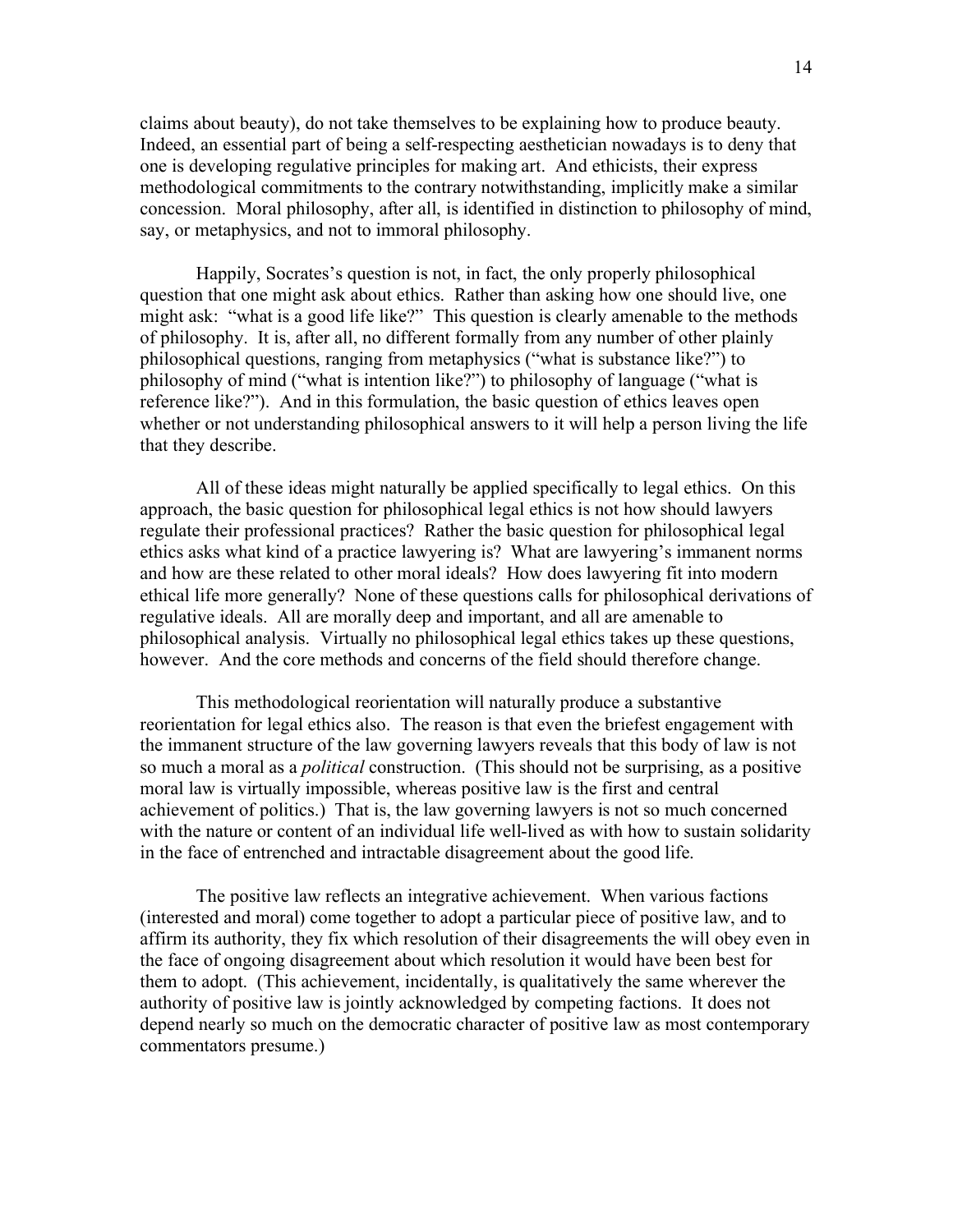It is less often noticed that the resolution of individual disputes, at retail, has a similar structure. When individual disputants accept the authority of a particular adjudication, they similarly fix which resolution to their dispute they will obey in the face of their ongoing disagreement about which to adopt. The legal order that establishes processes of individual dispute resolution concerning the application of substantive law thus displays an immanent authority that runs in parallel to the authority of the mechanisms of wholesale dispute resolution that govern the enactment of substantive law. The law governing lawyers belongs to centrally to the practices of retail-disputeresolution. A legal ethics that seeks to discern the immanent norms of the practice of law will therefore ask, insistently, what lawyering contributes to the authority of retail dispute resolution and how the law governing lawyers supports this contribution.

This should be the central question for philosophical legal ethics. It has, however, been virtually totally ignored. Talcott Parsons took up the question sociologically a halfcentury or so ago, and the law and society movement has looked in on Parsons's insights every now and then. Lon Fuller's work on adjudication has mined a similar vein but has also been largely ignored. More recently, I have tried to organize and provide a philosophical foundation for their insights for the special case of the adversary trial. None of these efforts (and especially not mine) has had much to say about how lawyers contribute to retail dispute resolution outside of trials, including in particular through contractual negotiations (including, but not limited to, through settlement contracts).

Almost forty years after Fried asked the question from which our discussion takes its theme, therefore, the most important features of legal ethics remain almost totally mysterious.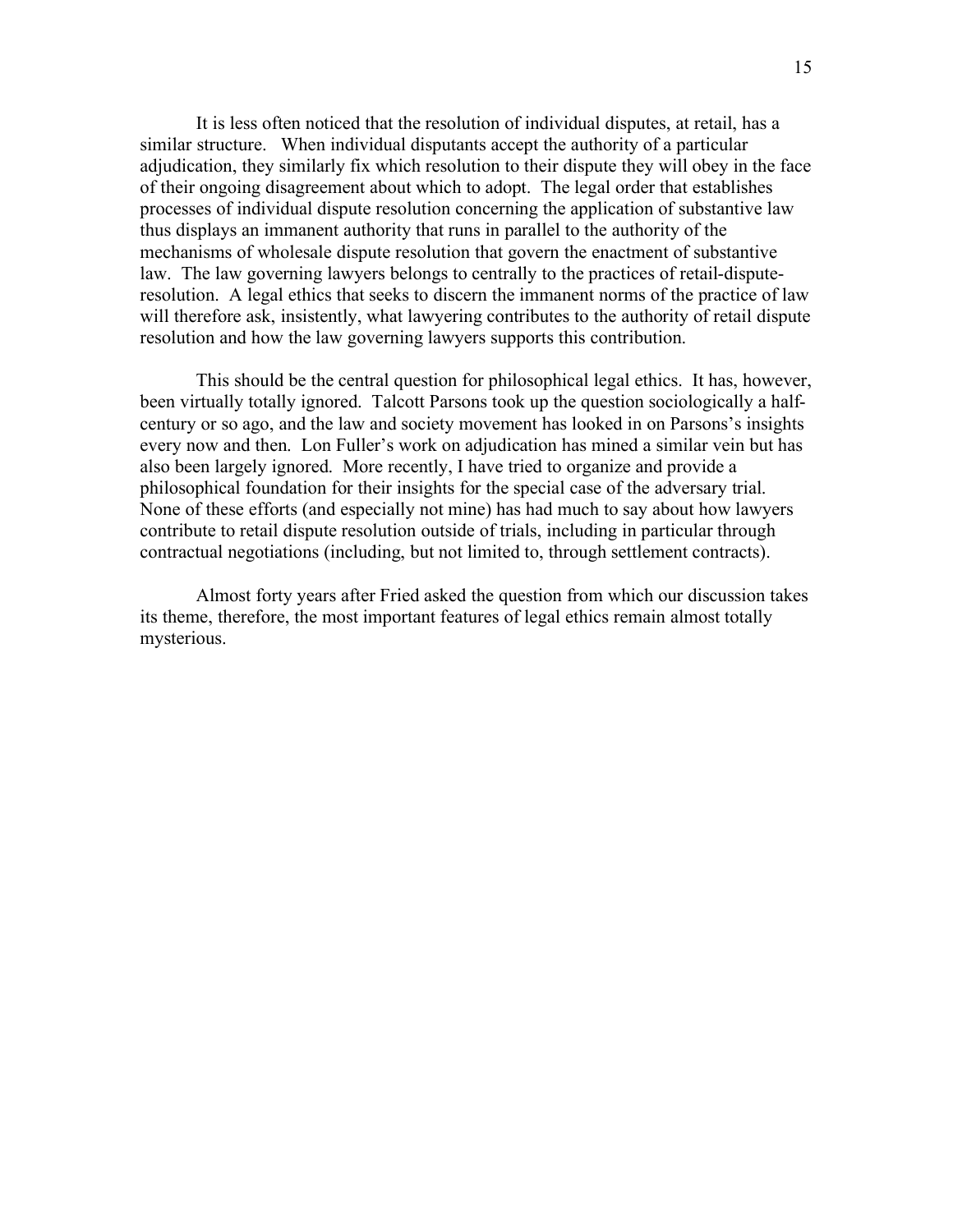## **Locating Morality in Legal Practice: Lawyer? Client? The Law?**

Stephen Pepper University of Denver Sturm College of Law

When practicing lawyers, law professors, and scholars in our field speak of "legal ethics" they almost always are thinking about the ethics of the practice of law, the ethics involved in accomplishing legal work for clients. For that reason I think it more precise and helpful to refer to our field of inquiry as "lawyers' ethics," and thus to phrase our question as: "Is the concern of lawyers' ethics the morality of lawyers, the morality of clients, or the morality of laws?" I would guess that we all think that the answer is "all three," and as I have rephrased it, I would say "all three" with a possibly decreasing degree of directness.

*Morality of Lawyers (1)* "Can a good lawyer be a good person?" What are the foundations from which we determine and structure our understanding of right and wrong in regard to the professional conduct of lawyers? Law is intended to be a public resource, available to all. That means we all have something like an entitlement to know and use the law that limits, channels and empowers us. The basic function of lawyers, of the legal profession, is to provide access to law for those who can't access it without assistance. We presume that law is created and intended to have a positive effect (although this is a controvertible claim, appropriate for the third aspect of our question), and that it is intended to be available to all. By providing access to this "good," lawyers in the aggregate perform a morally justifiable (and arguably admirable) function. This functional foundation for the ethics (and consequent morality) of lawyers is structural, institutional and general.

But what about the retail level? Lawmakers create law intended to have a positive effect. But what they create is general, usually relatively rough, often rules of thumb. Even if we are willing to presume that in the aggregate law has a good or positive effect, we know that often in the specific it does not. Law (particularly facilitative law such as contract or corporate) is often a neutral tool; it can be used to good or bad effect. (The exclusionary rule, to take an example from a quite different field, shields the guilty along with the innocent.) At the level of the specific usage of the law by the client enabled by the lawyer, can we still conclude that the lawyer's function is morally justifiable? Should we create an ethical structure for lawyers in which law is not generally available, in which each lawyer in each instance functions as a lawmaker to determine whether or not the specific use of the law is allowable or not? Or is how and whether to use the law a choice to be made by each of us, perhaps with the assistance, guidance and advice of a (preferably ethical) lawyer? (See "*Lawyer 2*" below.) Are lawyers primarily in service to clients, facilitating access to law? Or are they primarily delegated agents of the state, making law on a situation by situation basis? The values of equal access to law and of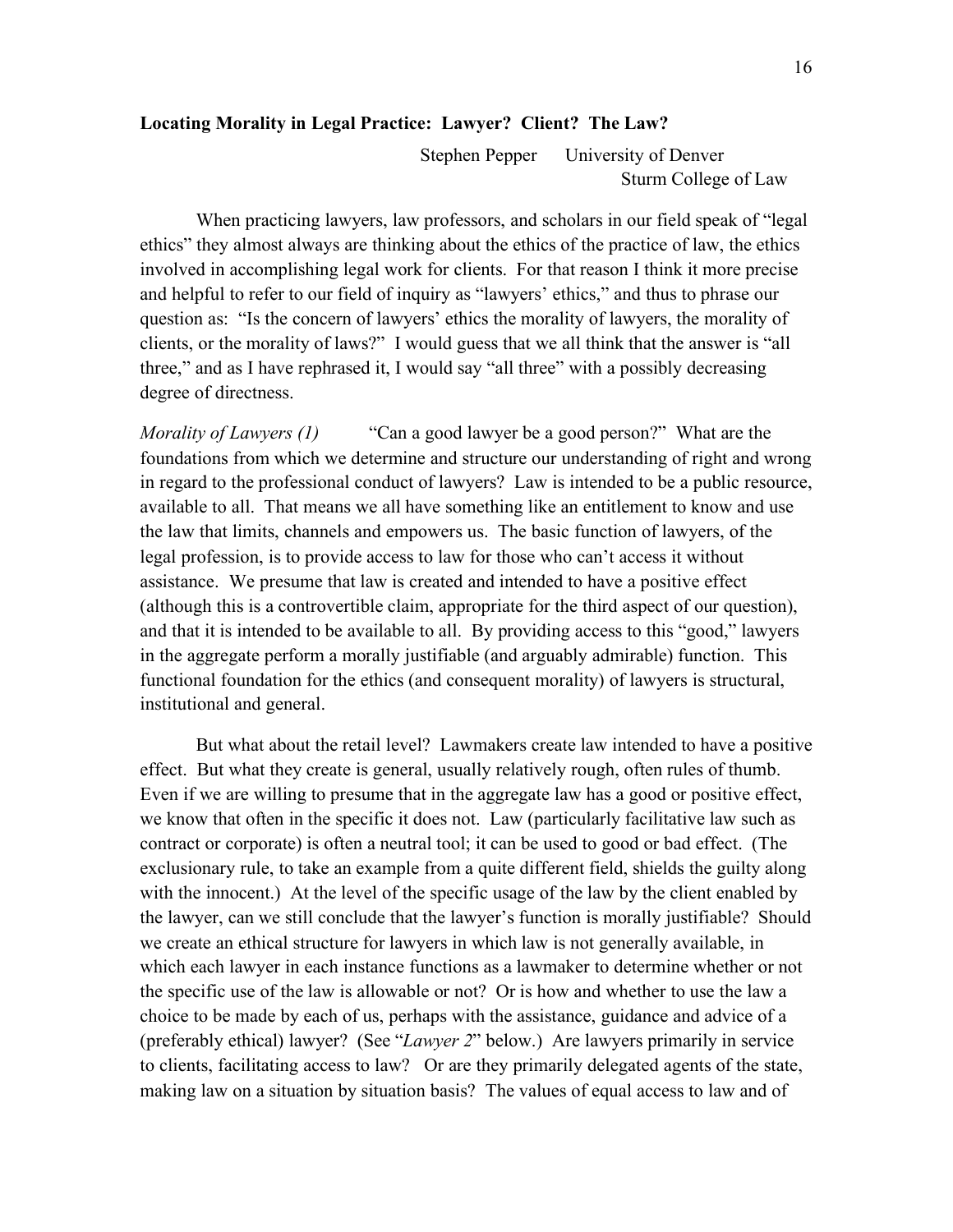the autonomy of each individual suggest that each lawyer ought not make law for each situation. In addition, clients, particularly individual clients, are often dependent and vulnerable in relation to their lawyers, and the lawyers are in a position to be tempted to exploit that vulnerability by making choices that serve the lawyer's interests rather than the client's. (There are also practical problems with the alternative. Consider for a moment the lawyer as arbiter model. Would we not have some entrepreneurial law student develop a site to match sophisticated clients with morally, policy or politically like-minded lawyers to avoid the problem of moral screening of otherwise lawful conduct? Would powerful, sophisticated corporations even need such a web site to locate lawyers likely to approve usages of the law facilitative to their purposes and goals?) On the level of the particular instance, providing "neutral" access to law is thus morally justifiable and arguably admirable, although often more problematic than at the remove of the general, structural and institutional. I have made this argument more elaborately before ("The Lawyer's Amoral Ethical Role"), and, as might be expected, I disagree with the opening premise of our topic that the criticisms of this understanding and role are "seemingly devastating."<sup>9</sup>

Imagine for a moment the well-known example of a debtor who admits to his lawyer that he owes a substantial amount of money. The client debtor is significantly better off financially than the creditor and the debt is currently due and unpaid. This is a "just" debt, with no obvious reason or justification for not repaying. The lawyer's consideration of the surrounding facts reveals that there is a statute of limitations or statute of frauds defense under the facts that will prevent court enforcement of the debt it is a just and admitted debt, but unenforceable under the law. There is a general moral consensus in our society that, all other things being equal, one should pay one's just debts. If one has borrowed and used someone else's money under promise of repayment, one ought as a matter of common morality to repay. Should the lawyer enforce this consensus moral understanding on the client, and refuse to plead the technical defense if the matter goes to litigation? Should the lawyer, perhaps, not even inform the client of the existence of the valid defense? The lawmakers (legislative and judicial) have chosen a bright line rule, knowing it will sometimes result in injustice. Should our regime of lawyers' ethics change that bright line to an "under all the circumstances" moral decision by the particular lawyer? (Similarly, should the choice of whether or not to invoke the exclusionary rule in a criminal proceeding be an all things considered, under these particular circumstances, moral decision by the lawyer?) I have suggested above that: (a) law as a public good, (b) equal access to that public good, (c) the autonomy of individuals, (d) the vulnerability of clients to their lawyers, and (d) the natural tendency

 <sup>9</sup> . Consider Pepper, *A Rejoinder to Professors Kaufman and Luban*, 1986 American Bar Foundation Research Journal 657, 662-673, and whether the critique, or the critique of the critique, is more persuasive.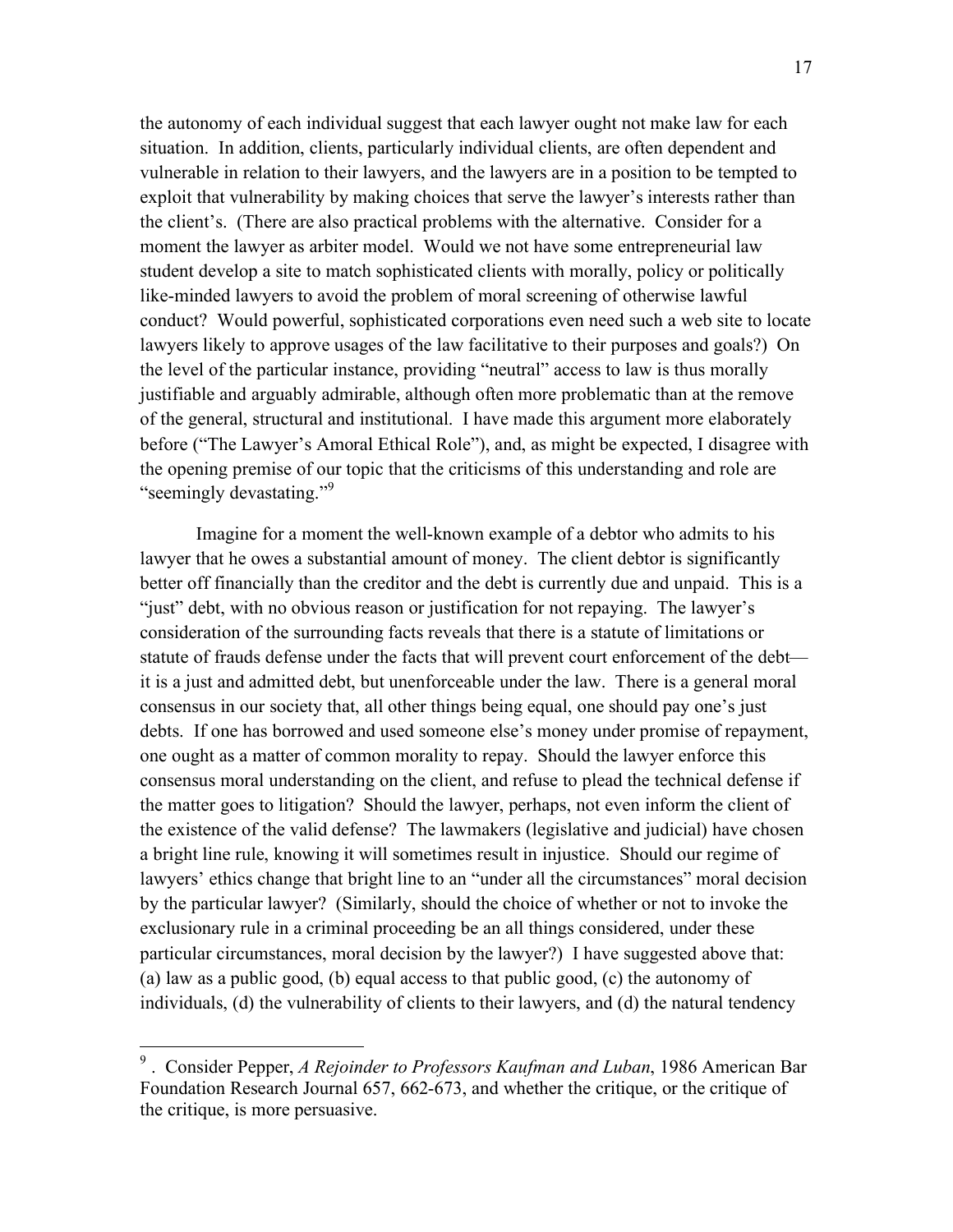of lawyers to take advantage (intentionally or inadvertently) of their client's vulnerability, all suggest that these decisions should be for the client, not for the lawyer.

*Morality of Lawyers (2)* Thus the general role (the structural or institutional role) of the lawyer's function is directly concerned with the morality of lawyers. There is a second dimension on which lawyers' ethics (aka "legal ethics") can be (and I would suggest ought to be) quite directly concerned with the morality of lawyers. When the client's access to or use of the law is morally problematic, the lawyer ought to counsel with the client concerning that problem. If the lawyer has concluded that the client's use of the law may be morally wrongful, that ought to be made clear to the client. The lawyer can counsel the client that it will be the client, and not the lawyer or the law, who will be primarily responsible for a morally wrongful but lawful use of the law.<sup>10</sup> In the just debt/technical defense situation, for example, the lawyer might ask why it is that the client is considering resisting paying an admitted debt, or is seeking advice about that possibility. Or she might find some other gentle, respectful way to initiate moral deliberation with the client about the debt and its repayment. The lawyer would explore with the client the fairness, justice, and morality aspects of the situation and options. Depending on the client's response to the "why" question, she might ask whether the client thinks it is "right" or "fair" for the creditor not to be repaid the money he gave to the client and that the client has used. These are difficult conversations to contemplate, but with skill and sensitivity perhaps not so difficult to accomplish. The lawyer can assist the client to draw out and clarify his values. The lawyer can respectfully influence client choice and conduct without manipulating or dominating it. The interchange can, and should, run both ways. It is quite possible the client will persuade the lawyer that what she first thought was morally wrongful is in fact justifiable. (Instruction in legal writing for law students is required for accreditation of law schools, and instruction in written and oral advocacy is usually included for first year students. Instruction in the arguably more basic and fundamental lawyering skill of counseling is, unfortunately, not required and commonly not provided.)

Lawyers too often repress their moral perception and intuition. To the extent they choose to engage in this aspect of the ethics of lawyering, they can exercise, develop and refine their moral perception, intuition, reasoning and counsel. To the extent lawyers, to the contrary, repress this aspect of their understanding and do not develop these skills, they contribute to the moral coarsening of our common culture. The unstated or background message between lawyer and client can be quite influential in this regard.

 $10$ . "It ought to be part of the lawyer's ethical obligation to clarify that merely because one has a legal right to do x, doing x is not necessarily the right thing to do. The lawyer ought to ensure that the client is aware that x, though lawful and otherwise advantageous to the client, may well be morally unjustifiable." Pepper, *Lawyers Ethics in the Gap Between Law and Justice*, 40 South Texas L. Rev. 181, 190-91 (1999).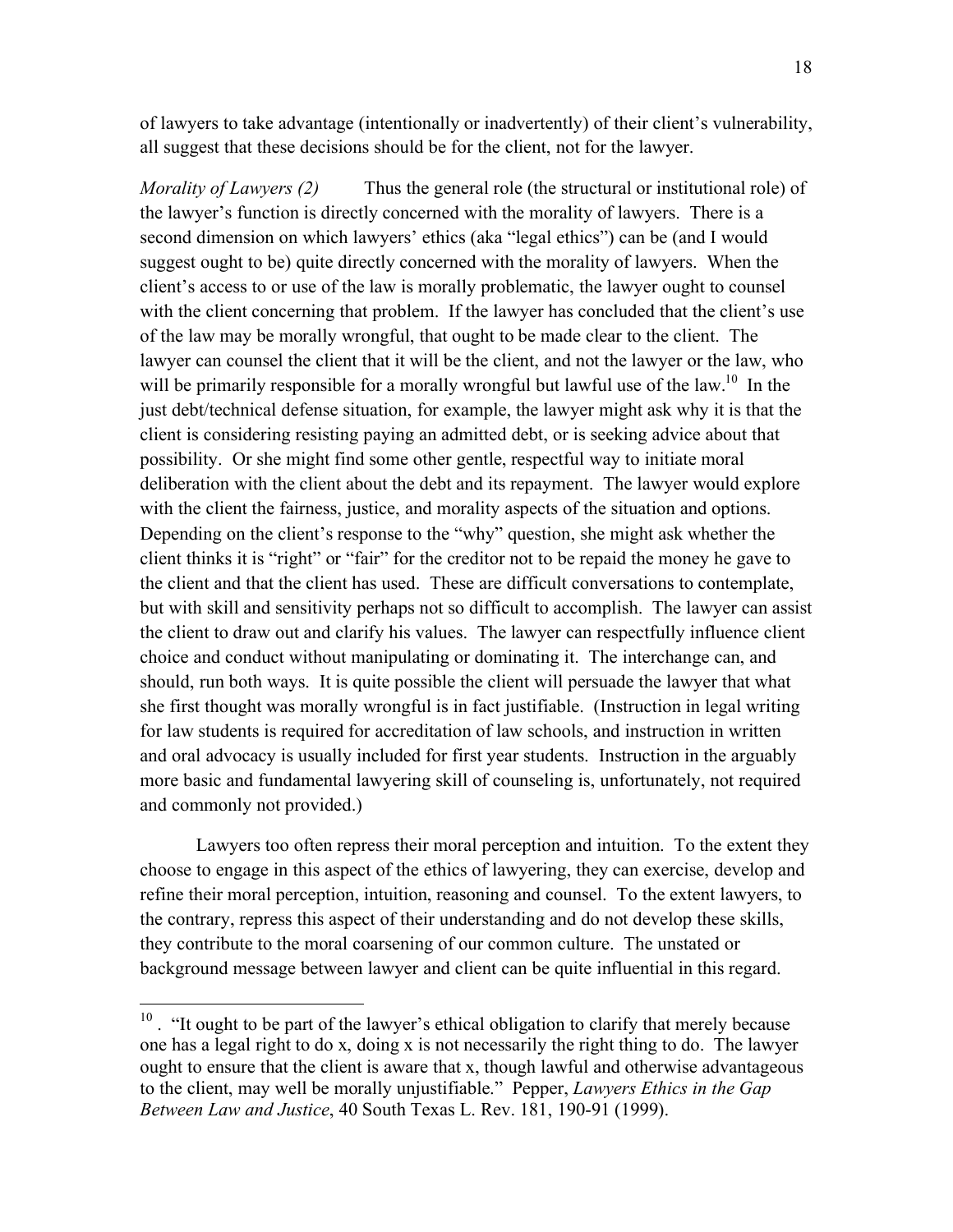Imagine two different lawyers' reactions to the client's hesitation at repaying the "just debt." One lawyer, taking the "bad man" or "hardball" approach to law and human relations, suggests, either implicitly or explicitly, that if the law does not require repayment, only a "sap" would part with money he doesn't have to. Another lawyer, more along the lines I've suggested in the paragraph above, wonders whether it is "right" or "fair" for the creditor to not be repaid the money owed, even if the law will not require it. Will the difference in attitude of these two lawyers on occasion influence the attitude, and consequent choices, of the client? Which of these two lawyers would you prefer as your legal counsel?

## *Morality of Clients*

With this possibility of respectfully influencing the choices and conduct of the client through lawyer-client deliberation and moral counsel, we connect to the second topic of our question and have a bridge joining the morality of clients with the morality of the practice of law. Years ago I wrote that "[m]orality comes through the door with the client." The lawyer can attempt to bring out and develop that morality, and can also bring her own moral perception and understanding of the situation. Tom Shaffer thinks lawyers should be less concerned with client autonomy and more concerned with client goodness. I think lawyers should be concerned with both. Autonomy trumps—it is the client's life and law is a publicly available resource that frequently requires the assistance of a lawyer—but there is a large potential role for moral influence. With both our students and practicing lawyers this is a dimension of law practice we should teach, encourage and try to model. (Client autonomy trumps, that is, unless the lawyer decides she is unwilling to assist the particular client conduct at issue. Issues relating to when and whether withdrawal from the matter, or from assisting the client altogether, is ethically appropriate are beyond the range of this brief response.)

The corporation as a client is particularly problematic in this regard. What is the morality coming through the door with the corporate client? What is it that the lawyer is drawing out? Here we have the risk of amoral ethics squared. The corporate executive's defined institutional role is to maximize shareholder value or profit; the lawyer's is to provide access to the law; each has a defined role morality that arguably subordinates, or is at least significantly different from, ordinary morality. Neither "amoral" role needs to be exclusive, however. Corporate management can choose to repay the just debt, and it will not be considered a waste of corporate assets despite the available legal defense. The lawyer can remind the client of values that may be implicated in addition to the usually presumed ones of maximizing either material welfare or freedom. It may not be the defined professional role of either to figure out what is the morally right thing to do, all things considered, but being concerned with that question is not outside or contrary to either role. In fact, deliberation concerning the "all things considered" ordinary morality question is likely to enhance both roles. It would leaven business/legal decisions with a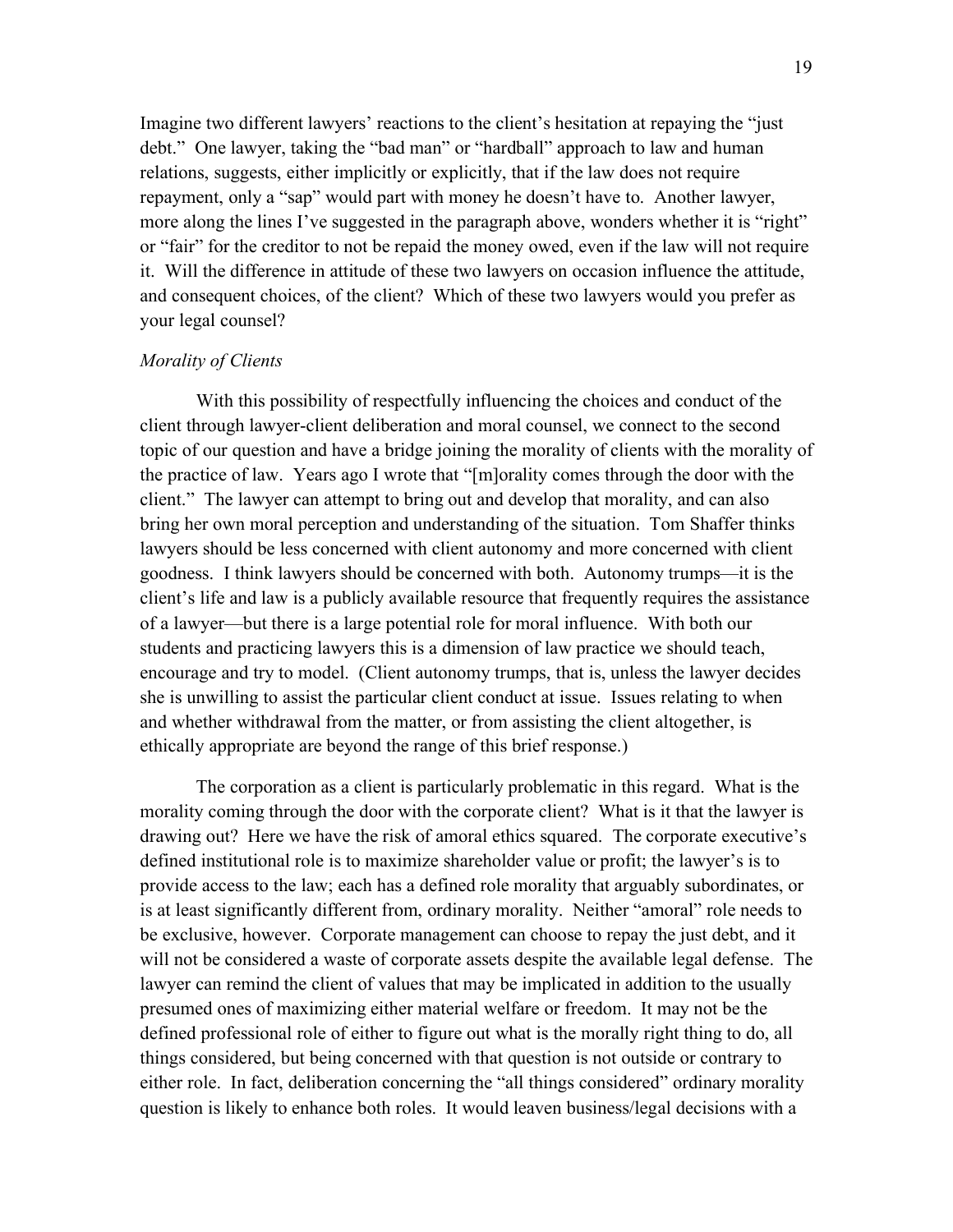moral dimension too often minimized or repressed, and would certainly improve the moral aspect of the professional lives of both lawyers and executives.

*Morality of Law* As enacted a legal provision is a generality, often a rule of thumb, intended in the aggregate to serve particular policy and moral purposes. (And, as Brad Wendel has emphasized, these purposes are often compromises of contending values and moral understandings.) The lawyer, however, is present at a specific potential application of that legal provision. At that point application of the law may or may not serve those moral or policy purposes and values, the compromise intention may have little or no connection to the specific facts, or the legally directed or facilitated result may be perverse in relation to generally accepted values or the particular values underlying the legal provision. A statute of frauds or limitations embodies an awkward policy and value compromise. It contemplates and tolerates just debts being extinguished, but it does not seem quite accurate to say that is its purpose. A legal provision's moral/policy compromise is up in the air and abstract; lawyer and client are down on the ground where the law's effect will be concrete and specific. At that point—where it's not abstract lawyer and client can measure and evaluate all the actual circumstances and potential effects involved in whether or not and how to use the law. Lawyer and client can discuss and consider all this and reach a decision reflecting the client's values and interests (as partly refined and developed by that conversation). These values and interests should at least take into consideration those embodied in the legal provision, but they are unlikely to be the only ones implicated in the decision, and certainly not always the most important. The lawyer can inform the client of the purposes of the statute of frauds, and how those purposes are inapposite to the circumstances of the admitted just debt. One can imagine the multiple factors that might be relevant to a corporation's decision as to whether or not to assert the defense in a particular situation, including the nature of the client and the creditor, their relationship, and management's view of the values and value compromises instantiated in the applicable legal provisions and the overall situation.

I'm inclined to think that the "morality of the law" is best incorporated in the practice of law through day-to-day counseling, education and deliberation between lawyer and client (and I envision that process as very much a two-way conversation). The lawyer should, when practicable, provide the client with a full spectrum view of the law: 1) the straight, neutral or objective application of the law to the situation (the on the surface, most obvious, or most likely intended or understood meaning); 2) the more capacious alternative understandings or applications of the law as it could be interpreted, argued or manipulated (by both "sides" if this is a contested or negotiated matter); and 3) the purposes of the law or the values and policies it is designed to serve. This counseling may well be part of or inextricable from the broader moral conversation described above in the "*Morality of Lawyer 2*" section. Through this process the morality of the law can interact with the morality of the client and that of the lawyer.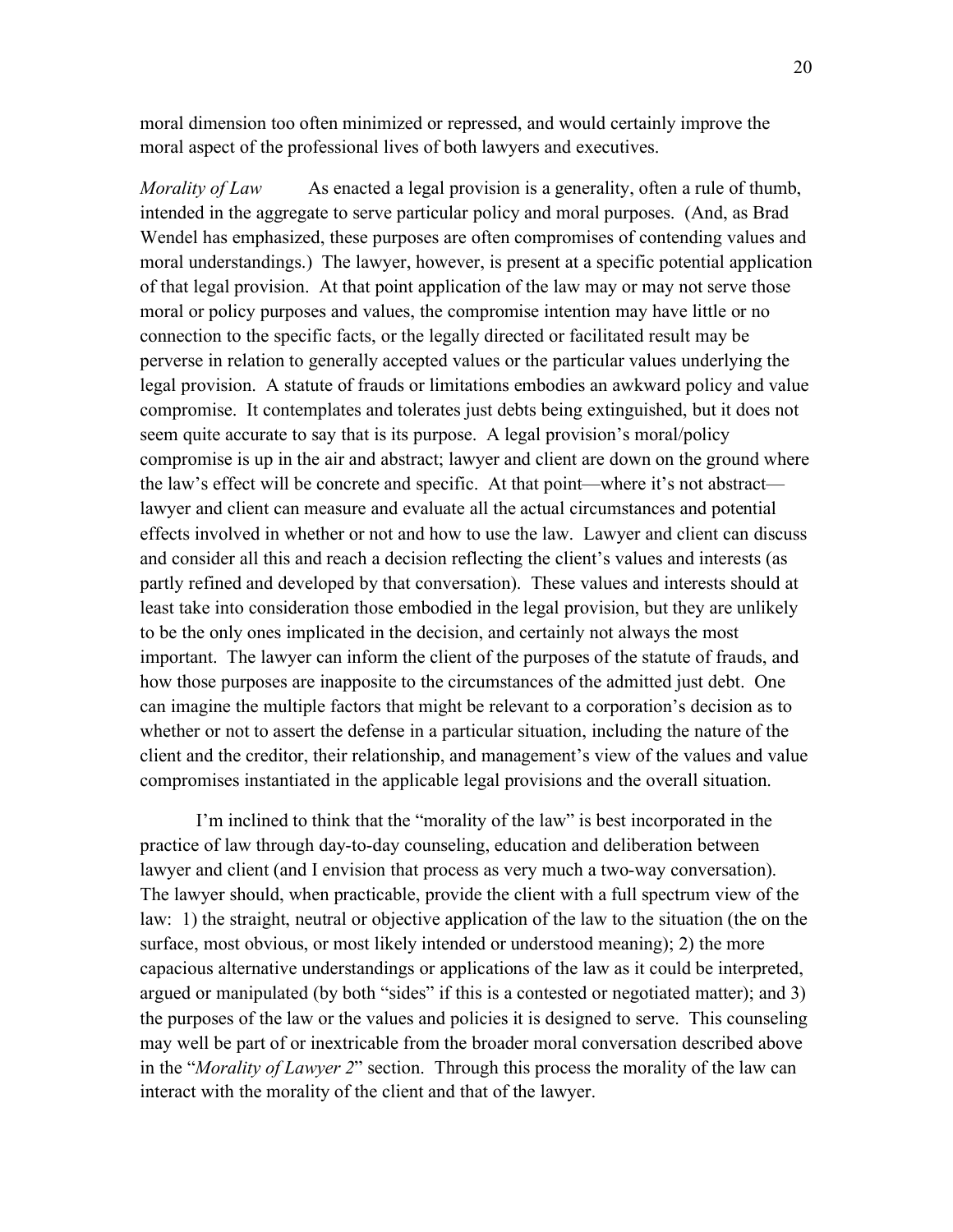*Conclusion* All of this assumes a greater degree of moral consensus than many of you may believe exists. Here, I think, we tend to exaggerate fundamental differences. For most questions that arise in day-to-day legal practice I would guess there is a fair amount of agreement on the morally right conduct. In the just debt example, all other things being equal, most agree that one ought to repay what one has borrowed on the promise of repayment. (The recent ferment over strategic mortgage default arises from the unease of not repaying balanced against factors that suggest all other things aren't equal: the expectation of the parties may not have included further repayment beyond giving up the home upon default, and there may be far less than clean hands on the part of the financial institution holding the debt.) We tend to agree it is morally wrong to cause needless pain, suffering, or harm; that it is better to be generous than selfish; better to be kind than hurtful; and so on. Moral deliberation between lawyer and client is likely to draw more attention to that agreement and to some extent actualize it. It is also a part of the ethics of lawyering that can enable and enliven morality in lawyer, client and the law.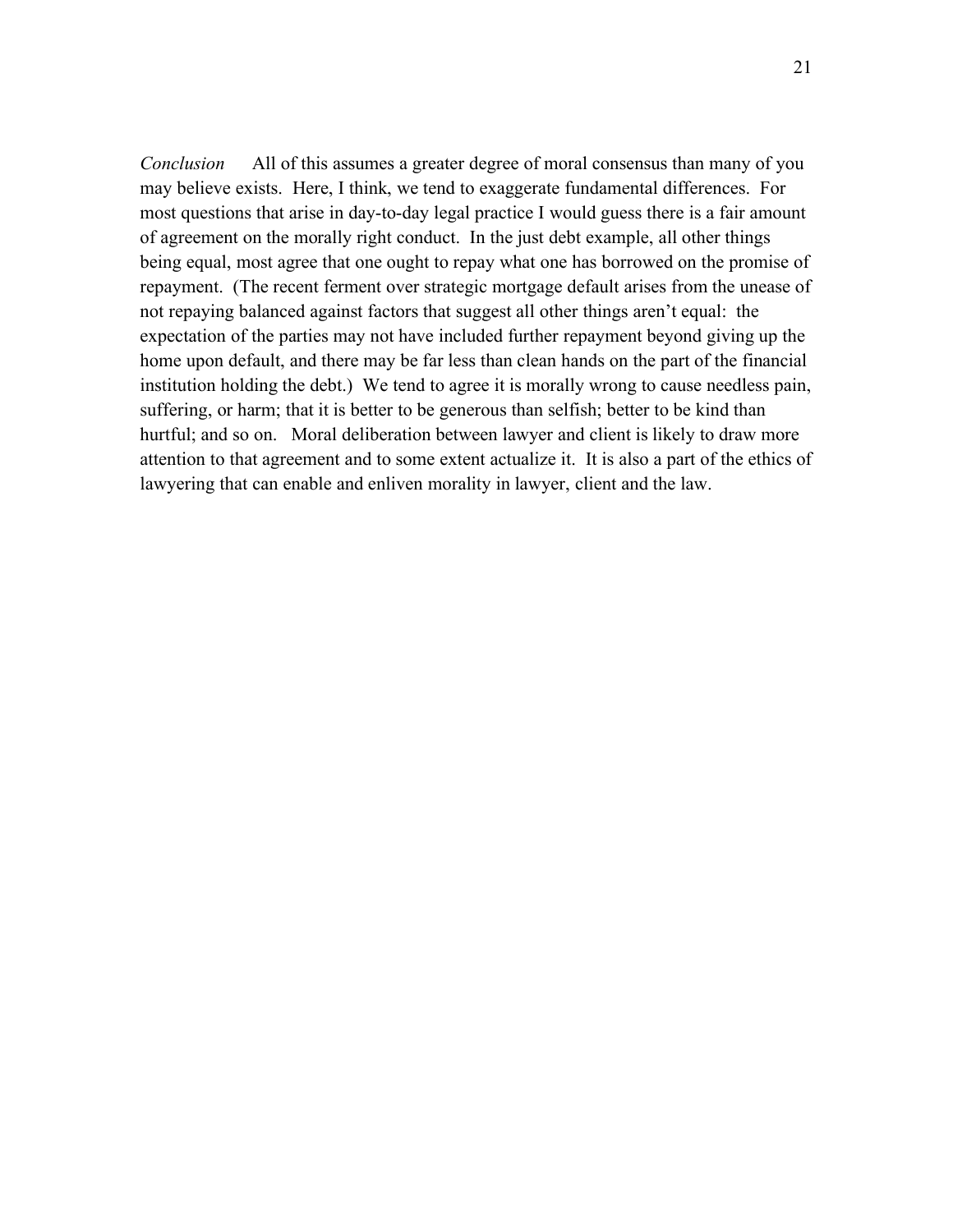# **LEGAL ETHICS SHULD BE PRIMARILY A MATTER OF PRINCIPLES, NOT RULES**

Is legal ethics most fundamentally a matter of differentiated professional morality or of general ordinary morality?<sup>11</sup> My direct answer would be "both". It's useful to distinguish the two perspectives. Different methods, sources of authority, and jurisdictional norms apply to each. But the lawyer is both a role occupant and a general moral agent and thus is subject to both types of norms, and I don't think it is important to give priority to either.

I want to give a longer indirect answer to the question by addressing a distinct but overlapping issue – whether legal ethics practice norms should take the form of – in Dworkin's terminology – rules or principles. Here I think the question of priority is important. My answer is: principles. I think the yearning for rules is pathological and that much prominent theorizing about legal ethics errs by catering to it or at least by failing to squarely repudiate it.

One way the issue of rules v. principles overlaps the issue of law v. morality is the occasional tendency to think of law in terms of rules and morality in terms of principles. But this tendency does not survive reflection. Law can be about principles (Dworkin); morality can be about rules (Kant).

Legal ethics theory often begins by elaborating a master value and then deriving a more specific set of practical norms from it (more often then not, something that looks a lot like the ABA Model Rules). A key issue in this move is whether the specific norms the master value generates are rules or principles. Does the master value give us a set of more specific considerations that the practitioner is to weigh in the circumstances of the

 $11$  The question, as posed, asks that we also consider whether it might also be about the "client's morality." I think this is one option too many. Lawyers, of course, should respect their clients' values, but they should do so because of a morality grounded in law or the lawyer's own commitments. Until the client is constituted by these latter norms as a role occupant entitled to special respect, she is – morally -- just a random stranger seeking assistance.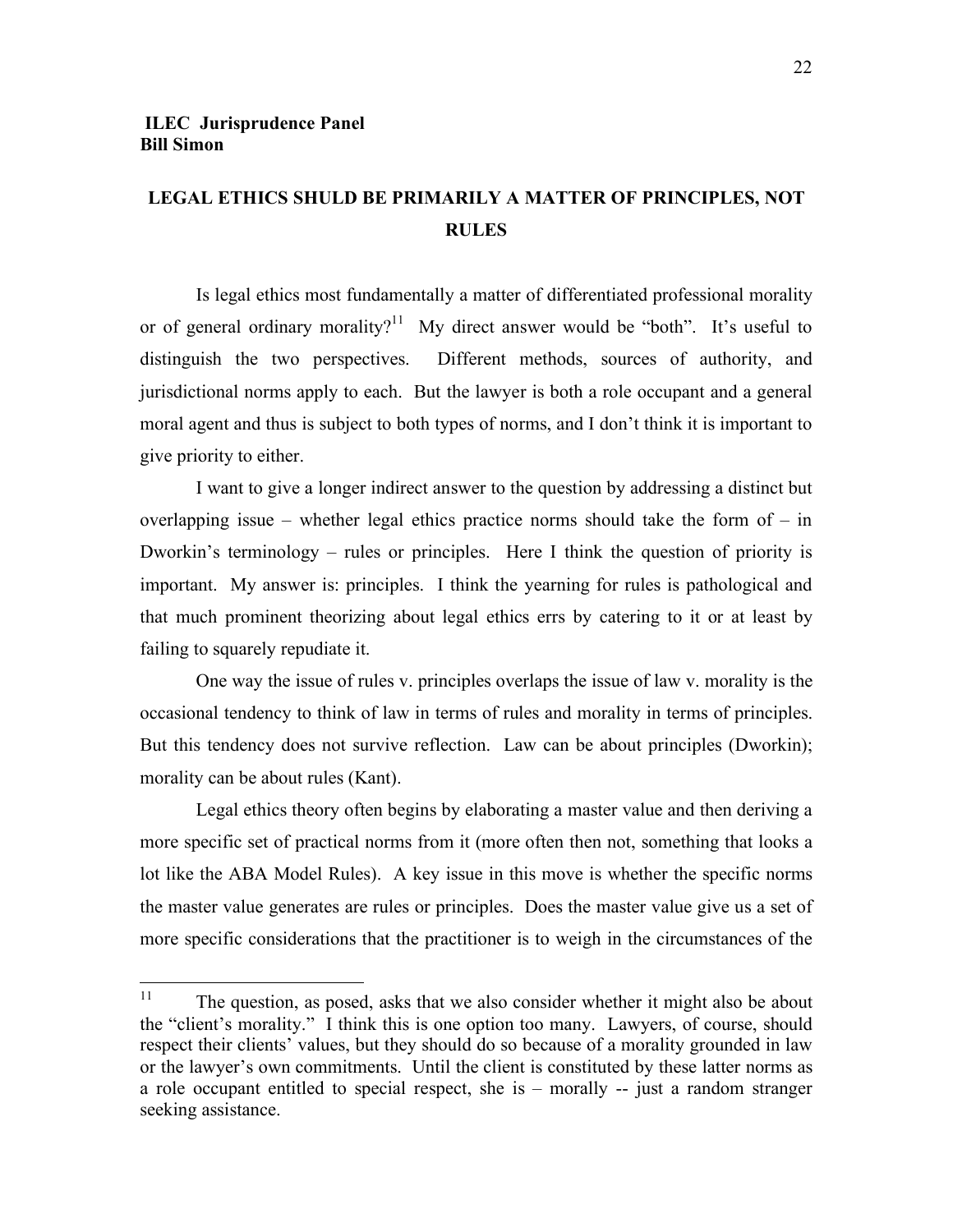particular case? Or does it give us a set of rules that dictate conduct even in the face of (what the lawyer strongly believes) are weightier competing considerations?

Consider Pepper, Wendel, and Markovits.

-- For Pepper the master values are access-to-law and liberty. According to Pepper, they translate into norms of strong client loyalty. But what happens when client loyalty does not serve any client interest that we could associate with liberty or access-tolaw and infringes the liberty or access-to-law interests of another person? Say the client X has assaulted Y. Y has filed a claim that X privately concedes is valid, but Y has filed mistakenly in the wrong jurisdiction. If the lawyer for X does not inform Y of her mistake, the statute of limitations will expire and Y will have no remedy.

For Wendel, the master value is coordination. Coordination translates into values of respect for law, Purposively understood, and a more limited client loyalty. But what happens in situations where respect for law impedes coordination? (Such situations are very common. What the French call the "strike of zeal" and what Bob Kagan and Eugene Bardach call "going by the book" refer to the use of law enforcement to disrupt social coordinaton.) For example, Kansas and some other states have laws that preclude automobile sellers who do not have an in-state sales facility from delivering a new car to a purchaser within the state. Everyone concedes that the statute is an act of naked rent seeking on the part of Kansas dealers. Should a lawyer assist a client in evading (or outright violating) this statute? [I can think of reasons not to, including the possibility of getting in trouble and deference to the democratic authority of the legislature, but the reasons have nothing to do with coordination. Coordination cuts toward violation, at least if we can do it secretly, so we don't have to worry about a slippery slope.]

For Markovits, the master values are client/citizen self-assertion and political legitimacy. For the lawyer, they translate into norms of strong client loyalty. But what should the lawyer do when the client wants to take an aggressive position for reasons that will reduce the legitimacy of the outcome (as the client herself and others perceive it)? Say the client wants the lawyer to impeach a truthful witness in order to help establish a claim she does not believe is valid. She thinks that the legal system is corrupt and incompetent and her success will confirm that view.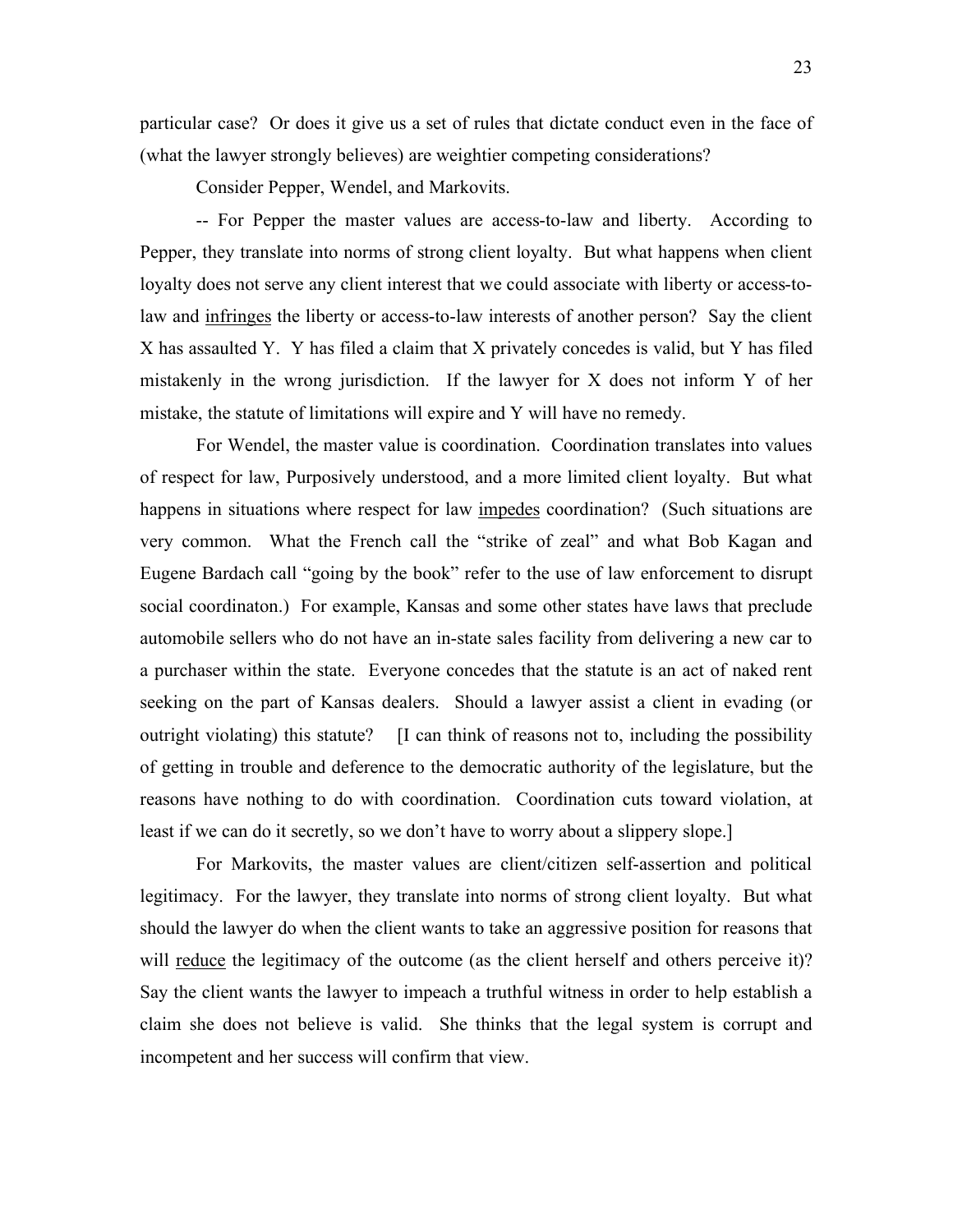If I understand them, Pepper and Wendel seem committed to rule-type answers to these questions. I'm not clear about Markovits. We could read him to say that "lying" and "cheating" are only permissible on behalf of a position sincerely held by the client, but if so, his ethic puts him more radically at odds with existing professional norms than he acknowledges.

In all three cases, it would be possible to assert an interpretation of the master value (liberty, coordination, legitimacy) that simply tracked the conduct required by the more specific rules. (So liberty and political legitimacy means just whatever you can get when your lawyer follows the Model Rules; coordination is just whatever happens when people obey the law). Of course, this is circular reasoning. I don't expect any of my three friends to embrace it explicitly, but if they respond to my hypotheticals by trying to show that there is no tension between the specific practices I mention and their master values, then I will suspect them of tacitly moving toward this position.

The argument for rules seems to depend on an additional premise that mediates between the master value and the specific norms/rules. This is the assumption that lawyers are not good at contextual judgment. Lawyers may be prone to biases or may lack information. Or individual lawyers faced with comparable circumstances will decide inconsistently, and hence, introduce inequity. Or lawyer decisions, even when justifiable in isolation, may trigger cascades of unjustifiable behavior that would send us down a slippery slope. Note that, to advance the case for rules, the argument has to assert a systematic tendency on the part of individual lawyers to make bad judgments. There's no reason why an individual lawyer making a contextual judgment cant take into account such matters as the limits of her and knowledge and capacities, the danger of a slippery slope, and the danger of inconsistency. The claim on behalf of rules has to be that, in general, lawyers will make such judgments badly.

I think there are three core problems with the argument for rules:

1. The claim about the unreliability of individual lawyer judgment must be a comparative one. Individuals have limited information and competence with respect to the circumstances and effects of individual judgments. Compared to what? Presumably compared to the information and competence centralized rule-making institutions have with respect to general circumstances and aggregates. Although this position seems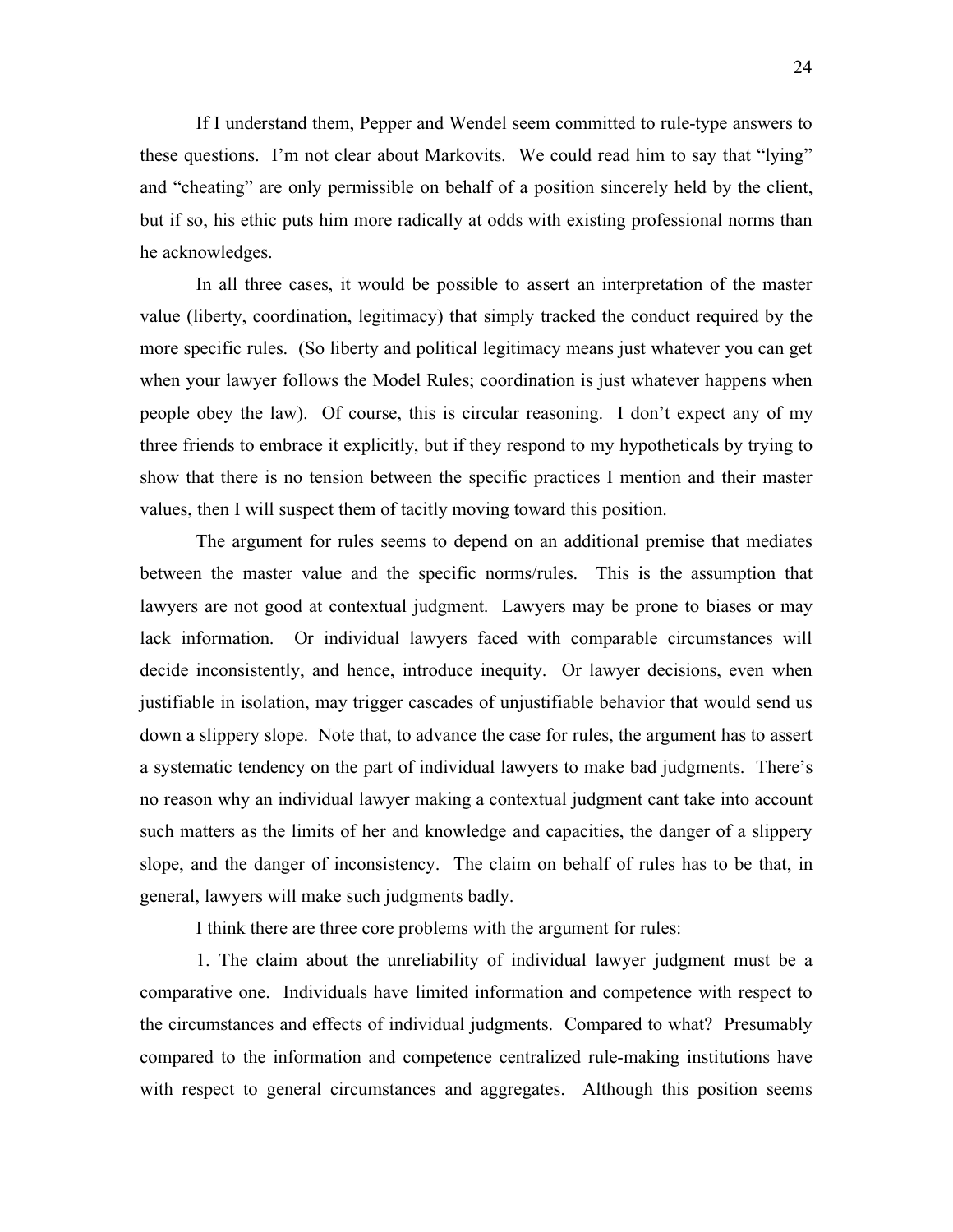clearly entailed by the rules position, I have yet to see anyone make a serious case for it. Perhaps individual lawyers will often mis-estimate the effects of refusing to crossexamine a truthful witness, but do we really think that, collectively, their judgments will be less reliable then a rule-making body trying to decide the aggregates effects of a rule forbidding or requiring lawyers to do so?

2. If lawyers are bad at contextualized judgment, what are they good at? Ambitious visions of professionalism have consistently portrayed contextualized judgment as the core skill of the professional. As the ABA put it in EC 3-5, "The essence of the professional judgment of the lawyer is his educated ability to relate the general body and philosophy of law to a specific legal problem of a client." No one would ever think of defining the duty of care to clients in terms of Dworkinian rules. [Duties owed nonclients, of course, are weaker than duties owed clients. But the issue is not the strength of the duty, but the form it should take – rules v. standards. If lawyers' duties to clients are premised on a highly-developed capacity for complex judgment, I don't see how the design of duties to strangers could be premised on the lack such capacity.]

3. The arguments do not take account of the moral cost of rules in alienating the lawyer from the values underlying the norms pertinent to her situation and hence from the larger conception of law that gives meaning and dignity to her role. The most appealing promise of professionalism is to reconcile individual creativity and public service, personal ambition and social need. Rules, even if justified in some long-term aggregate sense, betray this promise. A lawyer forced by a rule to cross-examine a truthful witness is at best like Williams's Jim, forced to shoot a hostage in order to save the lives of others.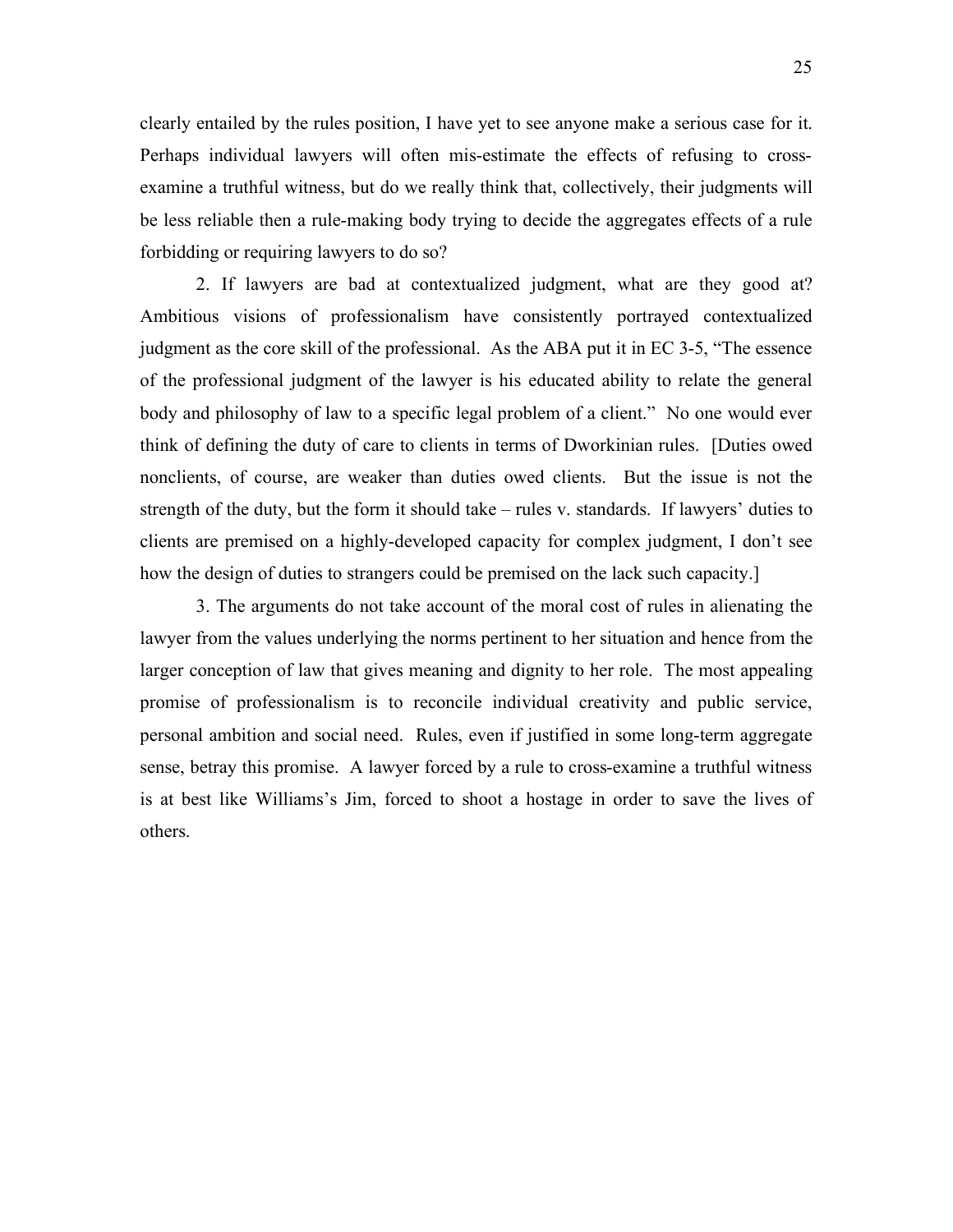# **The Morality of Lawyers or the Morality of Laws: Making Sense of the Idea of an Institutional Legal Ethics Brad Wendel**

Social and professional roles really wouldn't be much of a puzzle in ethics if they only prescribed heightened duties. A person's role as a parent, teacher, or public official burdens that person with additional obligations, over and above those that attach to being a moral agent generally. I have duties to take care of my children, for example, going well beyond the positive duties I owe to further the welfare of people generally. Professional ethics only becomes problematic when it posits exclusionary obligations or permissions – that is, role-specific prescriptions that supersede or outweigh what would otherwise be requirements of ordinary morality. The standard conception of legal ethics supposedly requires a lawyer "to put to one side considerations of various sorts — and especially various moral considerations — that would otherwise be relevant if not decisive."<sup>12</sup> The exclusionary character of the lawyer's role creates genuine duties, but also leads to the charge that lawyers are inhabiting a simplified moral universe without justification.

Talking about the exclusionary character of professional morality of course requires that we get clear on the baseline of ordinary morality, which is purportedly excluded by duties specific to the professional role. The modifier "ordinary"on morality is intended to capture the idea of moral principles that apply to us simply as people, as moral agents full-stop, not as occupants of social roles or institutions. Ordinary morality is to be contrasted with the obligations that may arise for occupants of social roles. One way to understand a role in normative terms is as a shorthand way of describing a cluster of obligations, permissions, and aspirations that apply by virtue of standing in a particular kind of relationship with others – what I call the nexus view. <sup>13</sup> A role, and associated role-specific obligations (which may be in the form of rules), are all merely summaries of obligations that exist apart from the role. The obligations of the role are accordingly transparent to moral analysis. The reasons lawyers give to justify their actions are translated into ordinary moral reasons, and analyzed as such.

Some social roles, however, appear to involve not a nexus of ordinary moral reasons, but specific obligations that are different in kind from, and potentially conflict with, what would otherwise be the moral requirements that would apply to someone differently situated.<sup>14</sup> These role-specific considerations all make a claim that other reasons should

 <sup>12</sup> Richard Wasserstrom, "Lawyers as Professionals: Some Moral Issues," 5 *Human Rights* 1, 3 (1975).

<sup>13</sup> See, e.g., Arthur Isak Applbaum, *Ethics for Adversaries* 46 (1999) ( "are roles merely shorthand for a nexus of obligations, values, and goods that have moral weight without appeal to role as a moral category?"); David Luban, *Lawyers and Justice* 125 (1988) ("the appeal to a role in moral justification is simply a shorthand method of appealing to the moral reasons incorporated in that role").

<sup>14</sup> See, e.g., Tim Dare, *The Counsel of Rogues?: A Defense of the Standard Conception of the Lawyer's Role* 34 (2009) ("Roleobligations . . . are moral requirements whose content is fixed by the function of the role, whose normative force flows from the role, and that apply to an individual by virtue of their status as a role- occupant.").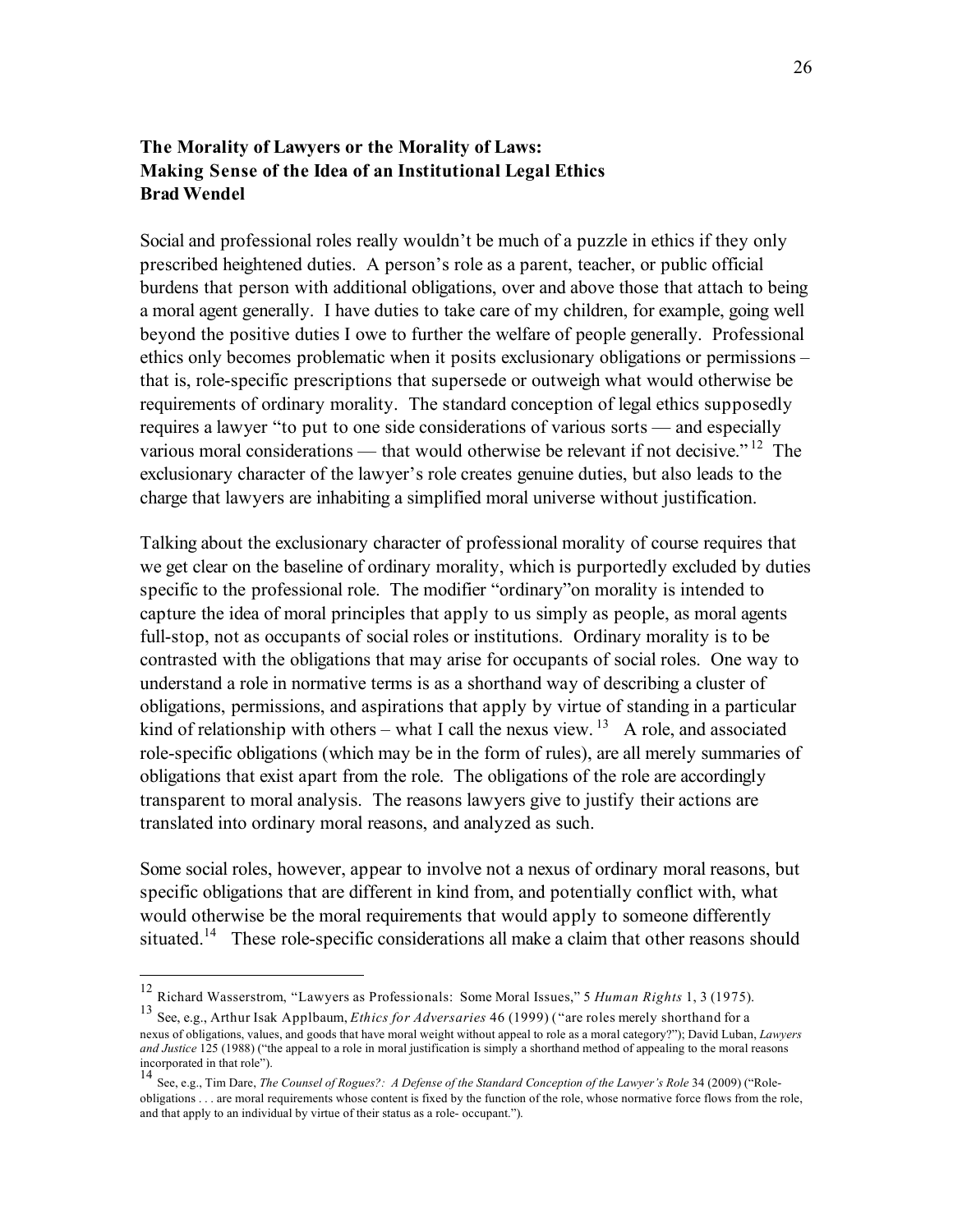not have priority in the analysis of the rightness or wrongness of the lawyer's actions. They either exclude otherwise applicable moral reasons, or at least are thought to outweigh them in most cases. Whatever metaphor one uses — exclusion, trumping, outweighing, etc. — the idea is that reasons associated with a role are reasons not to act on other reasons, those that would apply to a similarly situated agent not acting in that role. They are what Raz would call second-order reasons, that is, reasons not to act on reasons<sup>15</sup>

Roles and the duties associated with them take shape within larger practices, and these practices must be justified on the basis of some moral good that the practices achieve. The question then arises why this is not simply the "nexus" view previously described, which holds that the concept of role is merely a shorthand way of referring to otherwise existing moral obligations, as they are specified in a particular social context. The problem with the nexus view, as applied to legal ethics, is that it may be insufficiently sensitive to the institutional or political context in which lawyers practice. One way of understanding the "ordinariness" of ordinary morality is that it is fundamentally noninstitutional in character. When we say that people ought to honor values such as dignity and truth in their relations with one another, we imagine that these relations are unmediated by structures of government, either state government or something less informal, belonging to the institutions of civil society. When the interests of people come into conflict, morality provides resources for figuring out whose interests should take precedence, but the setting one generally presupposes is some kind of small-scale interaction, which one imagines might be resolved through reasoning and dialogue. In the case of larger-scale disagreement, institutions provide ways of handling conflict in a way that does not depend directly on the ordinary moral values at stake. Legal institutions in particular have virtues that are related to impartiality, the fairness of the procedures they provide for dealing with conflict, and their capacity to treat people with equal dignity and respect. As soon as relations among persons are governed by something more formal, it is natural to look to the properties of those institutions as a source of values and reasons.

One of the central questions in theoretical legal ethics is whether the toolkit of moral concepts that should be brought to bear on the analysis is the same toolkit that is used elsewhere in moral philosophy, or whether it is tied to professional roles, institutions, or values in a distinctive way. I have argued that legal ethics is part of a freestanding political morality, which gains its structure and obligatory force from the situation of compliance with morality in communities.<sup>16</sup> This does not mean that these values are unrelated to ordinary morality, only that they may not be reducible in a straightforward way to ordinary moral considerations. The relationship, rather, is indirect, with ordinary moral values going into the justification of a set of institutions, practices, and associated normative ideals. For example, the political-moral notion of an individual as a *citizen*

 <sup>15</sup> Joseph Raz, *The Authority of Law* 17, 22, 27 (1979); Joseph Raz, *The Morality of Freedom* 33 (1986).

<sup>16</sup> W. Bradley Wendel, *Lawyers and Fidelity to Law* (2010). This paper is taken from this forthcoming book.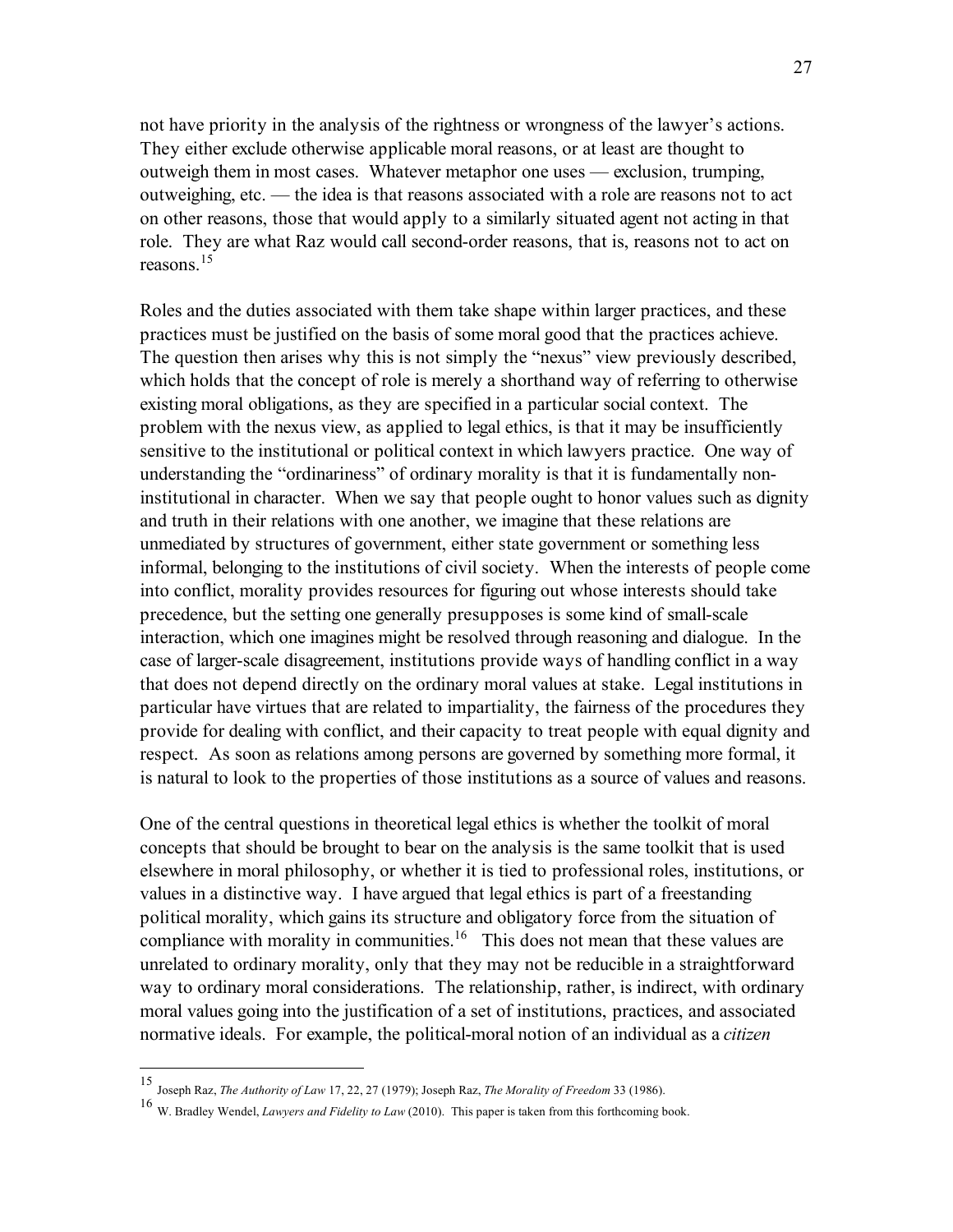implies reciprocity and rough equality in the way one is treated by state actors and institutions. The political theory of John Rawls begins with this kind of distinctive political idea: "The philosophical conception of the person," Rawls writes, "is replaced in political liberalism by the political conception of citizens as free and equal."<sup>17</sup> Similarly, legality, or the rule of law, suggests a number of evaluative criteria, including impartiality and the commitment by the government to be bound by generally applicable rules. There is an irreducible aspect of public-ness to this way of understanding the rule of law. Thus, it is not clear that it can be translated into ordinary moral terms without significant distortion, even though all of the animating ideas — justice, equality, reason-giving, and so on — are cognizable within ordinary morality.

A case described by David Luban provides an excellent illustration of the difference between an ordinary morality-based approach to legal ethics and one that focuses more on the moral properties of institutions. The case involves a prosecutor in the Manhattan District Attorney's office who allegedly threw a case in favor of the defense, because he was personally convinced of the innocence of the accused.<sup>18</sup> The prosecutor, Daniel Bibb, had been asked to conduct an internal investigation of a murder prosecution, and after a two-year review, concluded that two men in prison were innocent. Defense lawyers representing the two men had obtained a court hearing into the possibility that newly discovered evidence would show their innocence. Bibb urged his supervisors to ask the court to set aside the convictions, but the supervisors ordered him to go to the hearing and present the strongest case for the government. Rather than following this instruction, Bibb helped the defense lawyers sort through the new evidence, persuaded reluctant witnesses to testify who could offer testimony helpful to the defendants, told the witnesses what questions to expect at the hearing, and refused to attempt to undermine the credibility of the witnesses on cross-examination. Commenting on the case, Stephen Gillers said Bibb should be disciplined for subverting the government's case. Luban responded that Bibb deserved a medal, not a reprimand.

The debate between Gillers and Luban can be understood as turning on the weight a lawyer should give to ordinary moral considerations when serving in a representative capacity. As Gillers put it, Bibb may be entitled to his conscience, but his conscience permits only withdrawal from the case, not throwing for the defense. Luban, by contrast, believes that the role of a prosecutor incorporates a significant component of ordinary moral decision-making. The role of a prosecutor is to seek justice, not to win at all costs. Luban concedes that the positive law governing prosecutors specifies that the "seek justice" maxim should be understood in certain narrow ways, including an obligation not to pursue a prosecution without probable cause, and duties to turn over potentially exculpatory or mitigating evidence. Still, he argues for a substantive ethical conception of the prosecutor's role in which seeking justice means more than merely complying with

 <sup>17</sup> John Rawls, "Reply to Habermas" in *Political Liberalism* 380 (1993).

<sup>&</sup>lt;sup>18</sup> See Stephen Gillers, *Regulation of Lawyers* 489-501 (8<sup>th</sup> ed. 2009)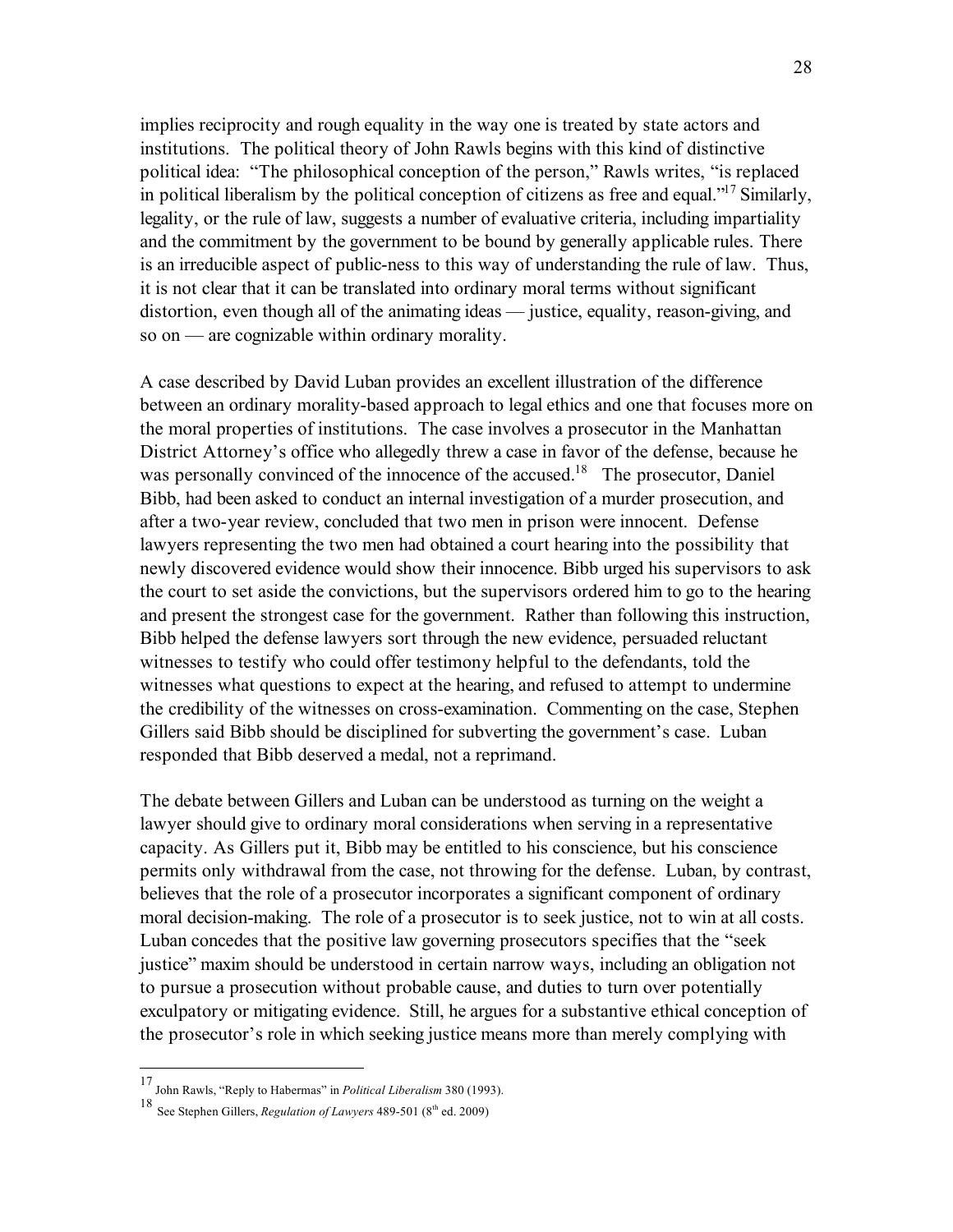requirements stated in disciplinary rules and constitutional law. At a minimum, seeking justice means "you shouldn't try to keep people behind bars if you think they didn't do it." Fidelity to law cannot possibly mean actively seeking to keep someone in jail if a lawyer has a sincere, well founded belief that he is innocent.

The weakness in Luban's argument is that it overlooks the institutional context of Bibb's decision. The whole point of institutional decision-making processes is that one person's sincere belief about something is only an input into the process. Bibb's certainty of the innocence of the two defendants is not conclusive of what ought to be done with their cases. A conclusive decision comes only after each actor in the system does its job, presenting what necessarily is a one-sided, partisan view of the evidence. The relevant process here is not just the adversary system, in which opposing evidence is presented by defense counsel (who may have secured the reversal of the convictions anyway, without Bibb's assistance), but also includes intra-office review procedures and the chain of command that necessarily facilitates decision-making in large organizations. Significantly, Bibb's supervisors disagreed with him, concluding that there was good reason to believe the two men were guilty. Why should we trust Bibb's belief more than the belief of his supervisors? Presumably they made their decision upon consideration of all of the evidence developed by Bibb in the internal investigation. Bibb can be made to seem like a hero in this case only by stipulating that he made the right analysis of the innocence of the defendants, but that simply begs the question, because the office hierarchy and the internal investigation process are set up for the purpose of reaching conclusions about whether there is enough evidence of guilt or innocence to justify going to trial.

More generally, the valorization of lawyers like Bibb, who act on the basis of their own beliefs about what justice requires, reflects a pervasive distrust of institutions by legal ethics scholars. There is a tendency to presume that if an institutional process has reached one conclusion (e.g. "sufficient evidence of guilt") and an individual actor has reached the contrary conclusion, the individual must be right. No one can deny that institutions can reach unjust results, and can pressure or socialize individuals into doing wrong. The Milgram experiments, Stanford Prison Experiment, and other findings of social psychology demonstrate that people in groups respond to subtle behavioral cues, and unconsciously rationalize away ethical qualms, all in the service of some collective end which may be appalling (such as administering life-threatening electrical shocks). The response to this observation, however, is not to rely more extensively on individual ethical decision-making, because the whole point of these findings is that individual judgment can be corrupted by situational factors. Instead of calling upon people to do the right thing, either explicitly or implicitly by praising lawyers like Daniel Bibb, we should seek more effective regulatory approaches to ensure that institutions do not become corrupt. One may respond that, in the event of some regulatory failure, individual decision makers may still be in a position to avoid injustice. Whether there may be a better way to safeguard against wrongful convictions is one thing, but it is quite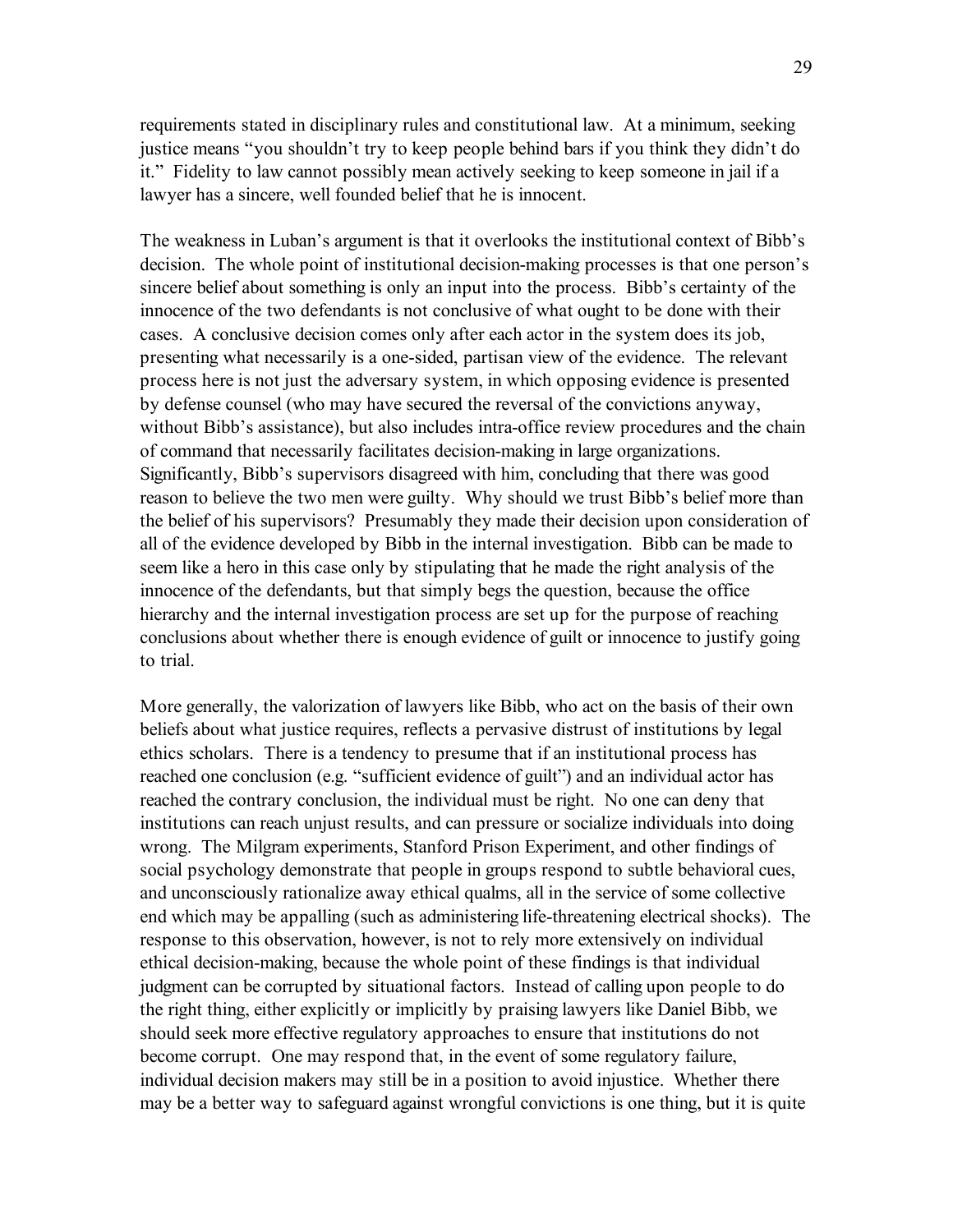another to say that Bibb should not take personal moral responsibility for avoiding a wrongful conviction if there has been some systemic failing.

Daniel Bibb's defenders may respond that Bibb's actions were based on his belief about facts, not contested normative concepts like the public interest. Luban, for instance, has long been a vigorous critic of the claim that the adversary system can be justified on its utility at finding out factual truth.<sup>19</sup> Adversarial litigation is often animated by a concern to suppress relevant facts, not disclose them; a great deal of discovery practice in civil litigation is aimed at ensuring that one's adversary does not find out the whole truth. Underfunded parties may lack the resources to conduct a thorough investigation, so not only will they be ignorant of facts within their opponents' knowledge, but they may also be unaware of facts they might otherwise have been able to discover, given more time and money. It is certainly not inconceivable that, in the course of a two-year internal investigation, Bibb was able to learn previously unknown evidence suggesting the innocence of the two defendants. On the basis of this evidence, Bibb believed his office should do something to ensure the acquittal of the defendants.

The crucial elision in this argument comes between the word *evidence* and the inference to conclusions about facts. Assuming Bibb acquired evidence, it still remains to be determined, somehow, whether the defendants are factually guilty or innocent. Because matters of the weight, sufficiency, and credibility of evidence are things about which people can disagree, we have set up various institutional processes for dealing with this disagreement. Adversarial litigation is one such process, but so are intra-office chains of command and review procedures. Institutions such as law firms and prosecutors' offices are set up, in part, with a view toward making reliable decisions about what should be done, in light of the evidence known to the lawyers in the organization. These decisions are often made against a background of good faith disagreements about the right conclusion to draw from the evidence. In this case, Bibb presented to his supervisors all of the evidence he learned, and the supervisors concluded that there was sufficient reason to continue to believe that the defendants were guilty. There must be some reason to believe that Bibb is more likely to have weighed all of the relevant evidence correctly. Bibb would not be "ducking his moral responsibility" if he had complied with the procedures of his office. Rather, doing the morally responsible thing means respecting the institutional scheme that is set up to accomplish some morally worthwhile end.

The Bibb example helpfully illustrates my overall argument, which is that a lawyer has a very weighty moral reason to act with reference to client entitlements and work through established procedures, rather than acting on the basis of ordinary moral notions like truth and justice. This obligation of fidelity to law holds in reasonably just, well functioning political systems, and depends on the capacity of the system to enable people to arrange their relationships with each other with reference to rights established in the name of the

 <sup>19</sup> David Luban, "The Adversary System Excuse," in *The Good Lawyer* (David Luban, ed., 1983).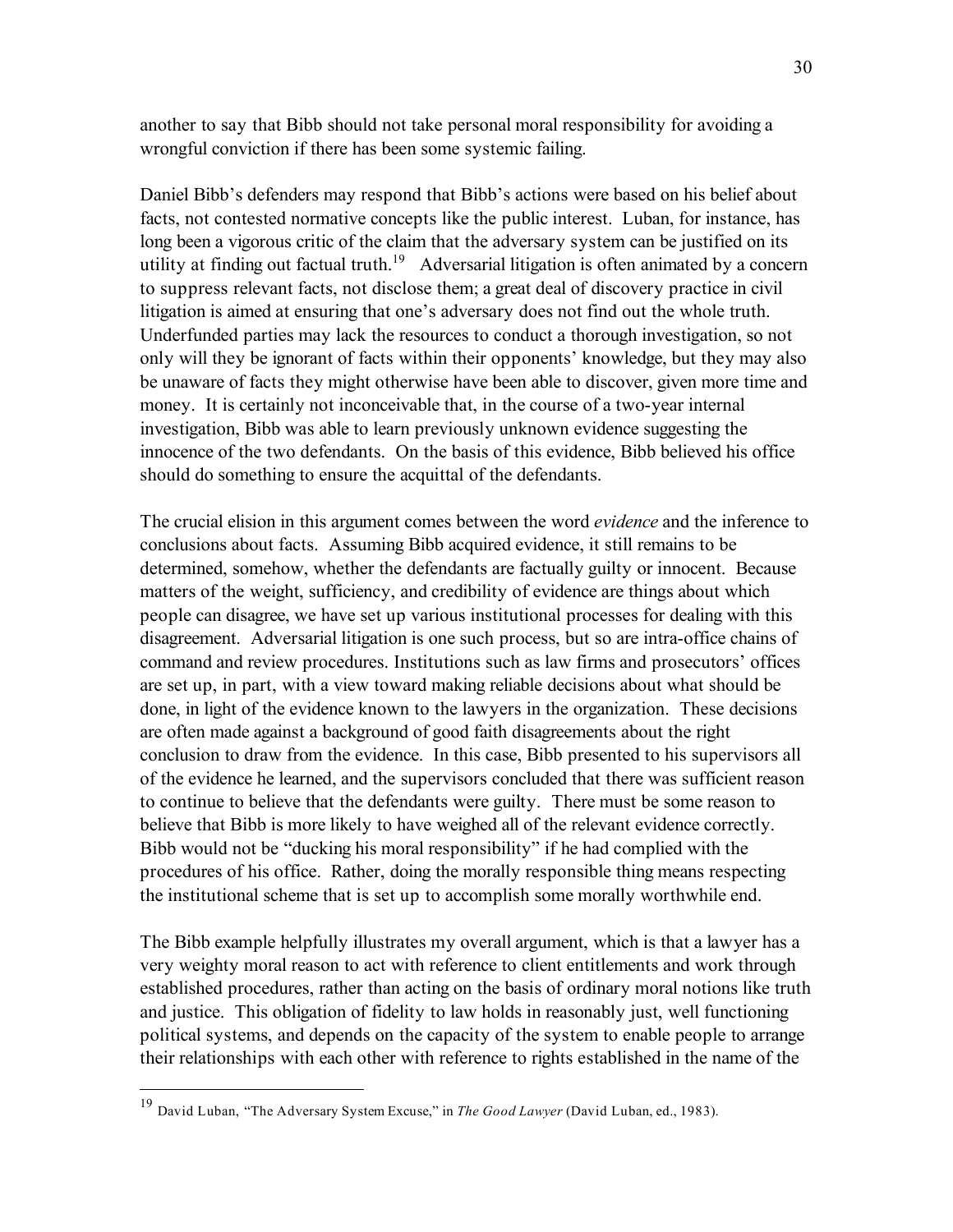community as a whole. Acting peremptorily, on one's own beliefs about what justice requires, or drawing one's own conclusions about what the facts are that bear on a matter, exhibits disrespect for the legal system and thus for one's fellow citizens. The lawyer's duty is not absolute, and there may be circumstances in which an injustice is so patent, and the result mandated by the regular functioning of the legal system so intolerable, that no person could, in good conscience, believe that exhibiting fidelity to law is the right thing to do, all things considered. There will, of course, be disagreement about which cases fall into this category, but the important thing for the purposes of this argument is to note that the obligation of fidelity to law is very weighty, and lawyers should regard as exceptional any case of deviation from a result supported by client legal entitlements.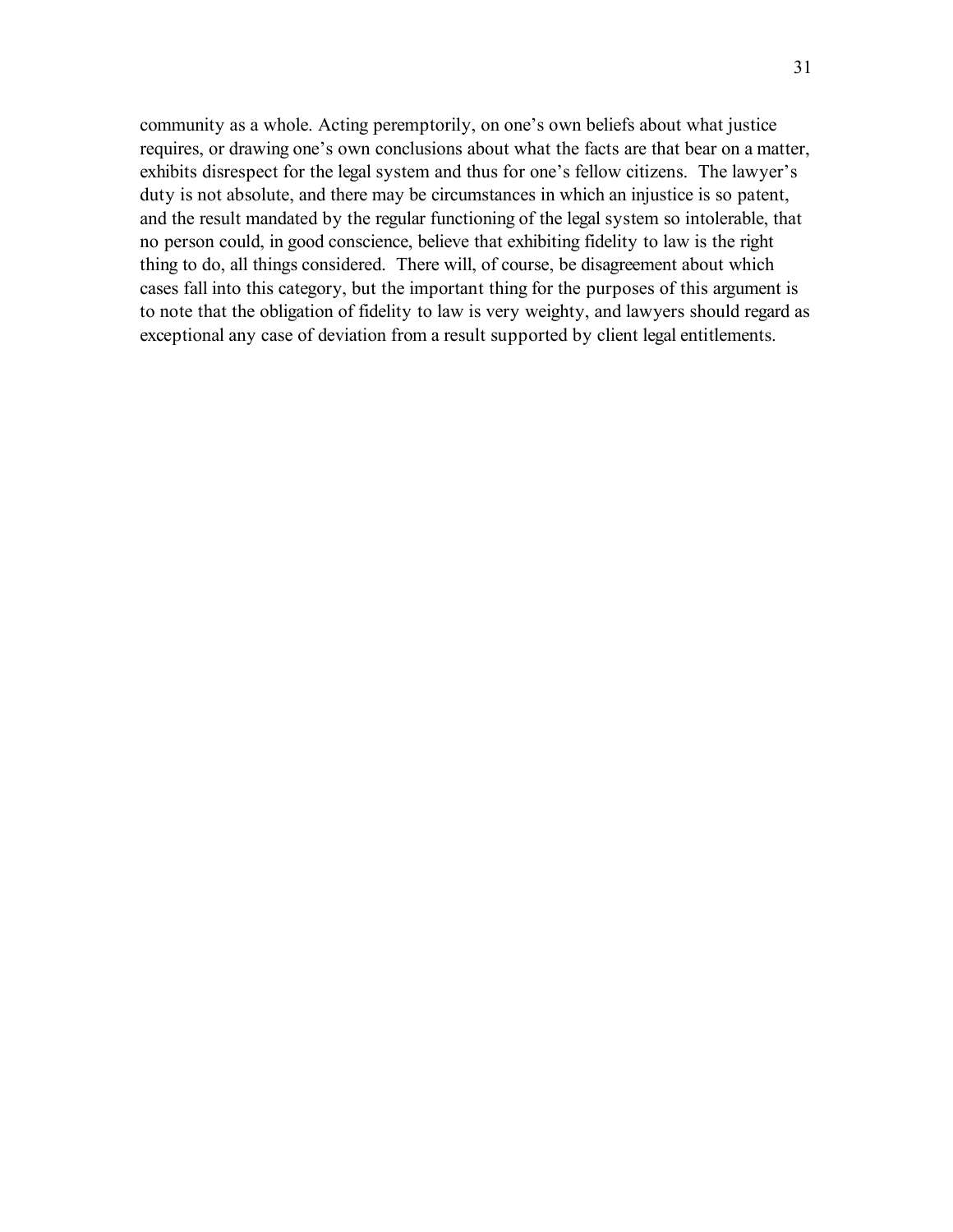# **The Legitimate Concerns of Legal Ethics Alice Woolley Faculty of Law, University of Calgary**

*"Pooh always liked a little something at eleven o'clock in the morning, and he was very glad to see Rabbit getting out the plates and mugs; and when Rabbit said, "Honey or condensed milk with your bread?" he was so excited that he said, "Both," and then, so as not to seem greedy, he added, "But don't bother about the bread, please.""<sup>20</sup>*

A recent article in the New York Times distinguished between the practice of philosophy and the practice of law.<sup>21</sup> It suggested that the concerns of philosophy are by their very nature unconstrained by the dictates of time or by community conventions and norms. The philosopher may be in the world, but he is not of the world. The lawyer, by contrast, can escape neither time nor the facts and vagaries of the world; his task is to use whatever skills he has to make the most of them.

 Whatever the (in)accuracy of this exercise in stereotyping, lawyers who think about philosophy, or philosophers who think about lawyers, have neither the posited philosopher's luxury of time, nor the posited lawyer's ability to ignore broader or more abstract implications of his daily work. Accomplishment of the exercise requires bringing abstraction and thoughtfulness to bear on questions that are fundamentally practical and of "this world."

For the purposes of this session, which is intended to allow reflection on a set question – *Is the concern of legal ethics the morality of lawyers, the morality of clients, or the morality of laws?* – the significance of this observation is that it indicates, and explains, the multi-faceted nature of legal ethics and, hence, the necessarily multi-faceted concerns it must have. Whether, and in what way, legal ethics should be concerned with the morality of lawyers, clients or laws, depends on why it has chosen to concern itself – what practical question or inquiry is the exercise in more abstract or unconstrained thinking to illuminate? Further, in "this world" most questions, most of the time, cannot be satisfactorily resolved through a single analytical framework. Legal ethics does not

 <sup>20</sup> A.A. Milne, *Winnie the Pooh* (1926)

 $21$  Simon Critchley, "What is a Philosopher?" Opinionator Blog, New York Times, May 16, 2010 (www.nytimes.com)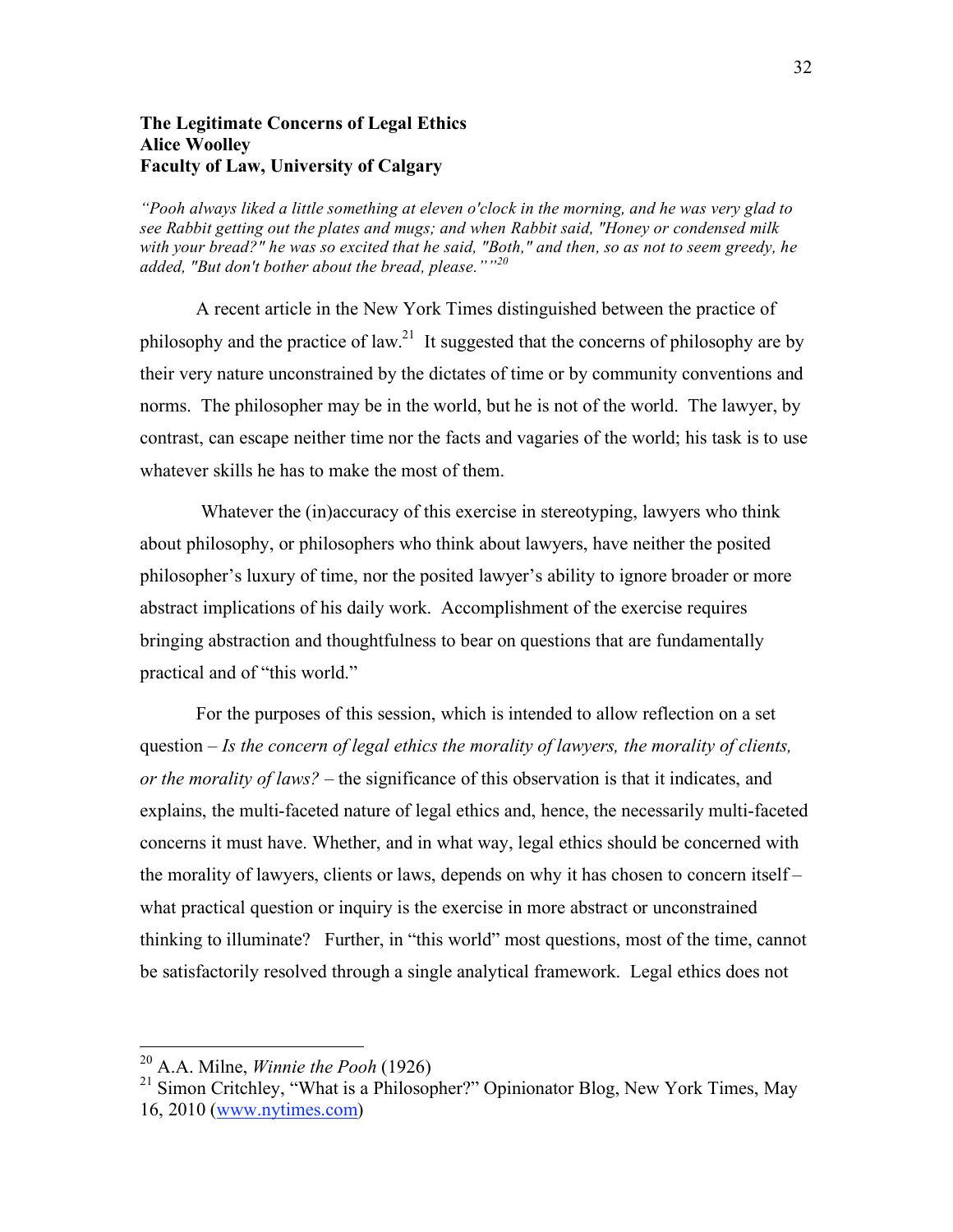have a concern, it has concerns and, much of the time, the morality of many things must be considered for its concerns to be meaningfully illuminated.

Before I defend that position, I have a preliminary observation: legal ethics should never be concerned with the morality of *lawyers* or of *clients*, but only with the morality of the acts lawyers or clients take (or propose to take). Or, to put it slightly differently, to the extent that legal ethics focuses on lawyers or clients, the concern must be with what lawyers and clients do, not with who they are. This is for several reasons that I have set out in more detail elsewhere and will only allude to here. First, to the extent moral character exists it is not easily identified.<sup>22</sup> Single or even several instances of behaviour do not necessarily indicate whether a person has the virtue (or vice) associated with that behaviour. Thus, saying we only want lawyers to represent clients with honest characters would not give much indication to lawyers as to which clients they should represent. Second, even if moral character does exist, it correlates poorly with conduct across circumstances; requiring that lawyers have honest characters would not ensure honest actions in the various circumstances of legal practice. Third, with perhaps an exception or two, the majority of the practical questions with which legal ethics concerns itself – such as what should a lawyer do? – focus squarely on acts of the lawyer or client. Given that, to the extent morality is relevant, it is the morality of the act, not of the actor, that matters.

That observation merely reframes the question, of course. It does not change my answer, which is, first, that whether, and in what way, legal ethics should be concerned with the morality of laws, or of the acts of lawyers or clients, depends on why it has concerned itself; and, second, that, much of time, the morality of all of those things must be considered, to answer a question in a satisfactory way.

Consider this example. In Alberta, the Code of Conduct states that when a client discloses the intention to commit suicide, the lawyer must treat that disclosure as confidential unless either the lawyer has some reason, other than the suicide intention itself, to question the client's mental capacity, or some other exception to confidentiality

 $^{22}$  By moral character I mean (channeling MacIntyre) a collection of virtues or vices that enable or inhibit the accomplishment of good conduct.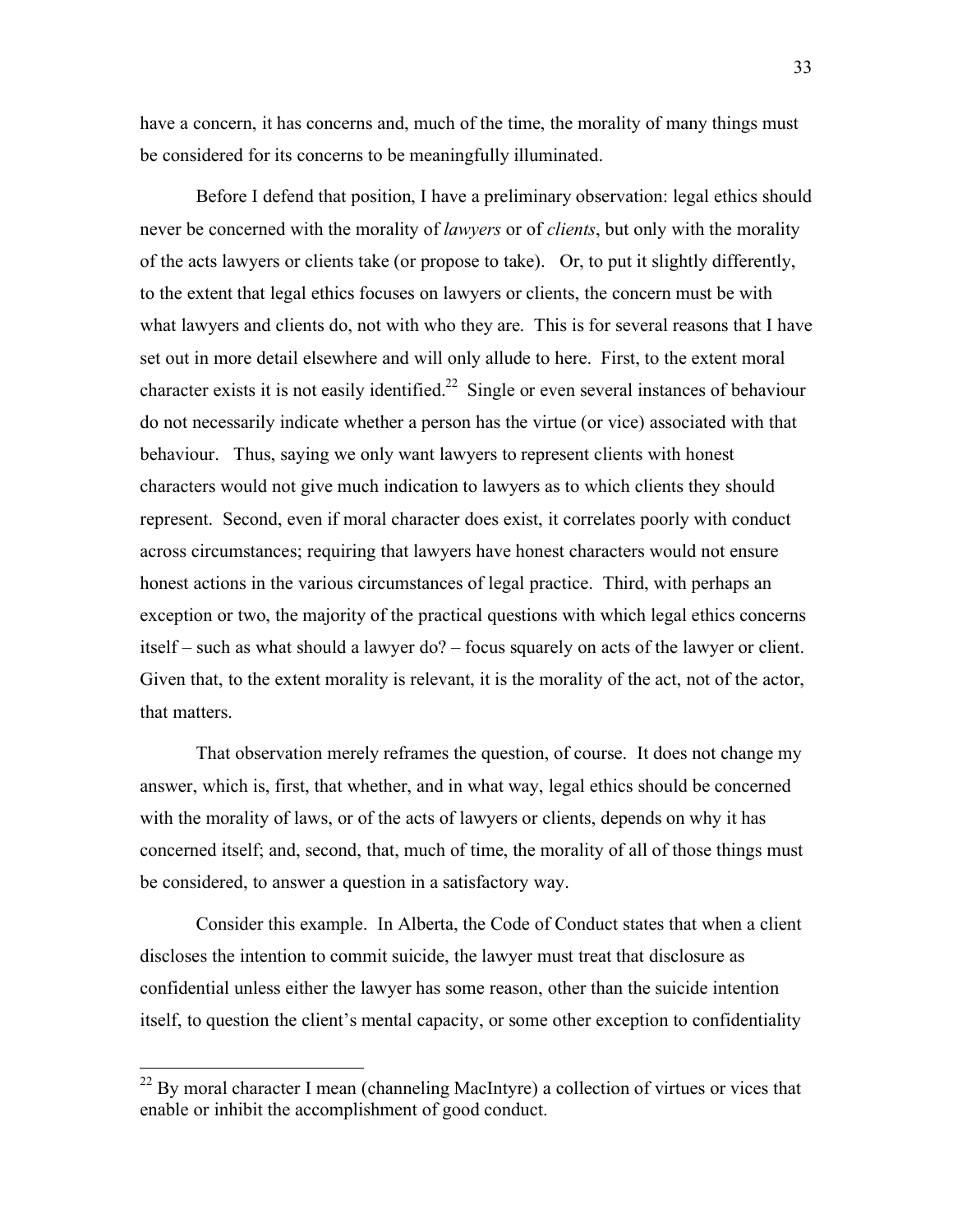applies, such as client consent. For a legal ethicist, this provision, and the scenario it addresses, raises a number of questions. If faced with a suicidal client, what should a lawyer do? What facts or principles are properly relevant to the lawyer's decision? Is the regulation a good one, or should the obligation be different – e.g. one of disclosure? If a lawyer does not disclose the threat, as the rule requires, can the lawyer view her actions as consistent with a life well-lived? Considering how an ethicist might answer these different questions indicates, I think, that an answer that views the question from only one of the proffered perspectives might miss something important but that, as well, which perspective will be the most relevant and useful depends on which question is asked. And this is the case regardless of the specific position one takes on the controversies and debates of the philosophical legal ethics literature.

This is because, as was noted at the outset, philosophical legal ethics exists at the intersection between the abstraction of philosophy and the tangible problems of the real world. So that when it answers questions like "what should the lawyer do", it must account not only for abstract principles (whatever those may be), but also for how the person about whom the question is being asked – the lawyer – will be thinking and feeling in that moment of deciding. Its position on the abstract debate does not eliminate the tangible manifestation of the questions it is asking (just as the tangible manifestation does not necessarily indicate the abstract principles necessary to answer the question).

Thus, that a lawyer faced with a suicidal client will consider what the law requires or permits, suggests that a legal ethicist employing abstract principles to think about what the lawyer should do must consider the morality of the laws that govern the lawyer's conduct. *How* the legal ethicist considers the morality of laws will properly vary with the abstract principles the ethicist employs. Ethicist A may emphasize the morality of the legal system as a whole, including the lawyer's role within the system, rather than on the particular law. What the lawyer should do, will simply follow from what the law permits or requires, provided the legal system is a moral one. Ethicist B may emphasize analysis of the law without distinction from morality; that ethicist might identify what the lawyer should do through identifying what the law truly requires, in a Dworkinian sense. Ethicist C may assess the morality of applying the law so as to preclude disclosure. Ethicist C's concern is with the relationship between legality and morality in a particular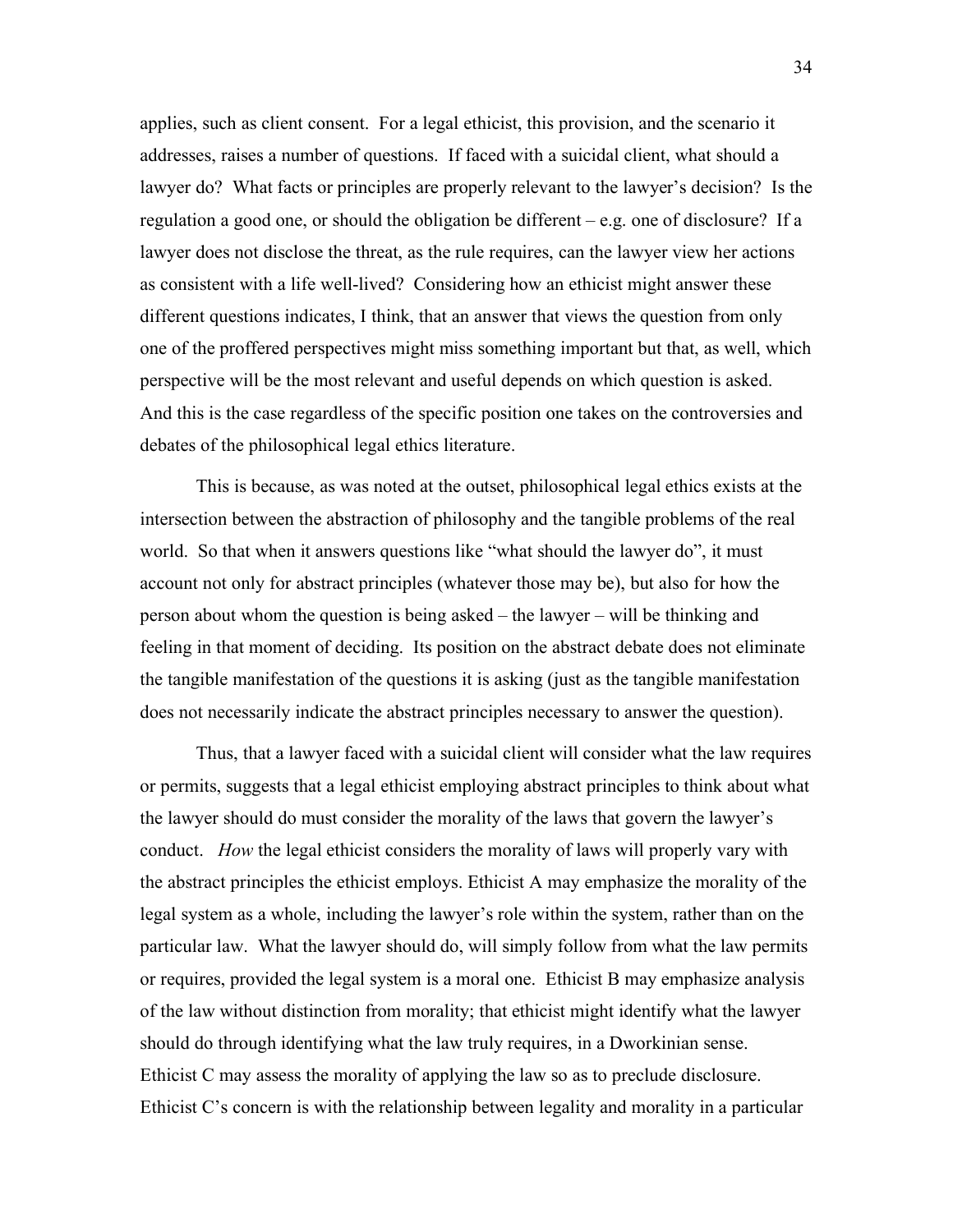situation where they may be in conflict, and the answer to what the lawyer should do will depend on whether morality or legality is identified as pre-eminent value in that instance. One way or another, though, a legal ethicist thinking about what the lawyer should do, will think about the morality of law. The need to consider the morality of the law follows from the practical problem posed; how the morality of law is analyzed follows from the abstract principles embraced.

The lawyer faced with the suicidal client though, will not stop at identifying her legal obligations. If she has any moral sensitivity or judgment at all, she will go on to think about the apart-from-legality moral implications of following the law in this instance. What if the client dies? What if the lawyer could, by one phone call, have prevented the client from losing what life might have provided, and also prevented injury to his spouse, children and friends? Those questions will occur to the lawyer, and that means that they should also occur to and be considered by the legal ethicist who advises her. What, apart from legality, does morality require in this situation? If ordinary morality would require disclosure, or some other helping behaviour, then that must have implications for how the legal ethicist thinks about the problem. That implication will, again, vary with the abstract principles embraced by the ethicist. Ethicist A may thus propose the idea of a moral remainder – the irreducible cost that arises from choosing when personal and professional morality conflict in a particular circumstance. Ethicist B may simply have incorporated the morality of the lawyer's act into the Dworkinian analysis. Ethicist C may argue that the law should be ignored in this particular situation. But none of A, B or C can assert that the morality of the lawyer's action plays no part in the analysis, because the lawyer's legitimate concern with the morality of non-disclosure (or disclosure) requires that the ethicist account for it too.

Further, when one thinks about the problem from the perspective of the lawyer, it may be that some accounts for how morality matters become more compelling than others. Telling a lawyer about moral remainders, for example, might sound a bit like saying, "drag, huh?" rather than providing analysis or guidance of use to the lawyer struggling with the dilemma.